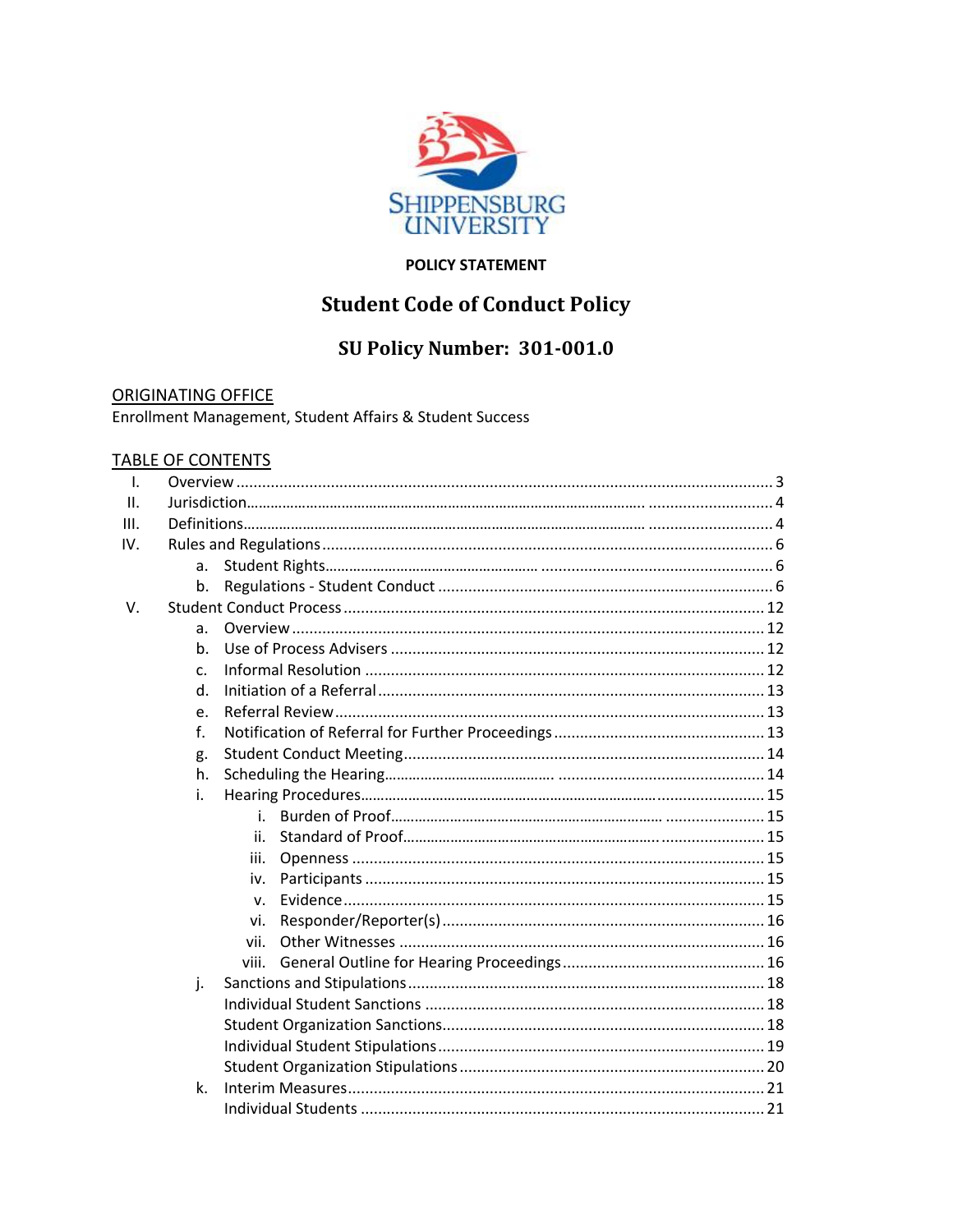| VI.         |  |  |
|-------------|--|--|
| VII.        |  |  |
|             |  |  |
| IX.         |  |  |
| $X_{\cdot}$ |  |  |
|             |  |  |
|             |  |  |
|             |  |  |
|             |  |  |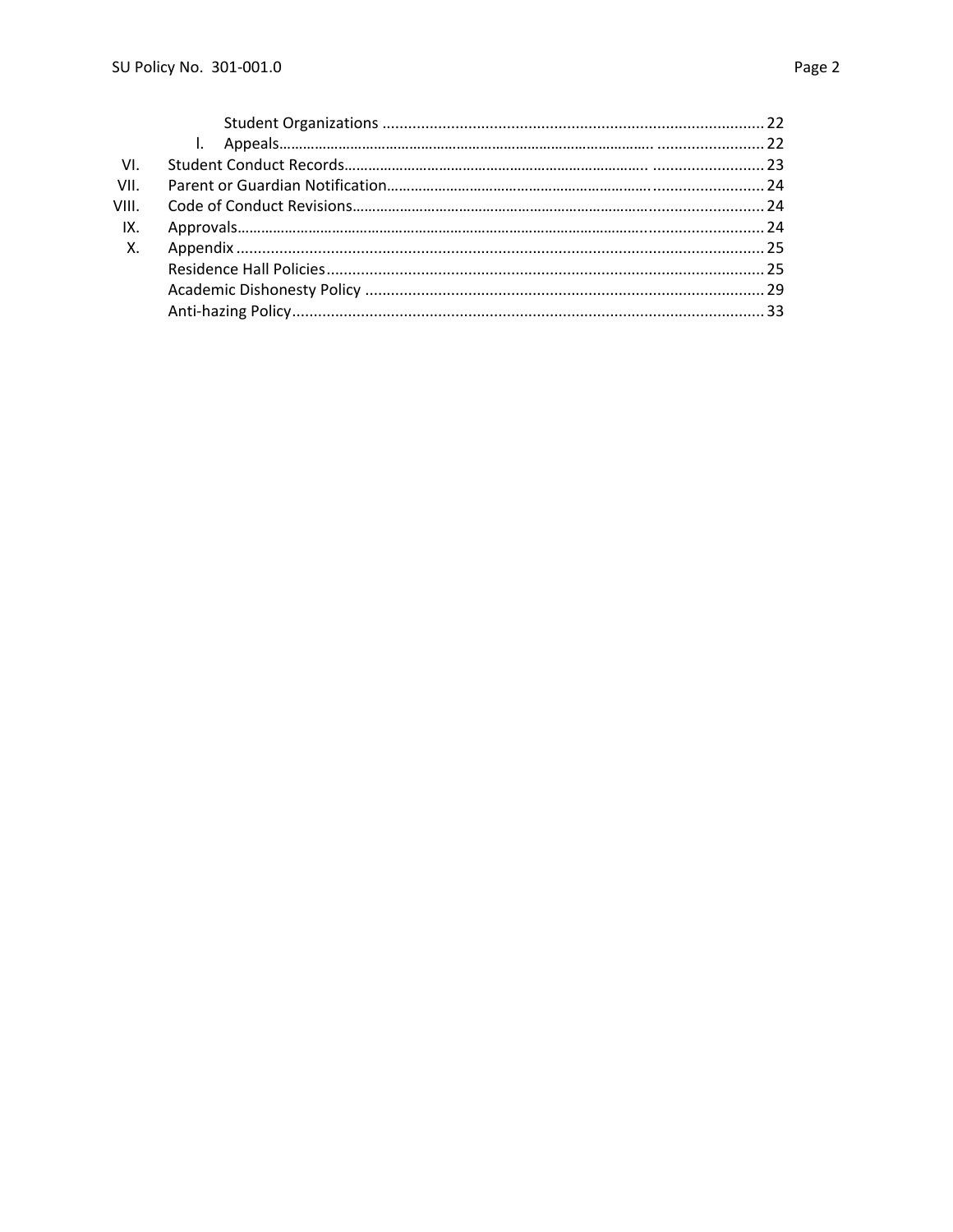### I. OVERVIEW

Shippensburg University is an academic community whose membership includes faculty, staff, students and administrators. The community exists for the pursuit of learning, the transmission of knowledge, the development of students as scholars and citizens, and ultimately, for the general well-being of society. Freedom of inquiry, speech, action, and expression is indispensable in the attainment of these goals. Students, as members of the academic community, are encouraged to engage in a sustained, critical, and independent search for knowledge.

The student conduct program within the Office of Student Conduct supports this endeavor through policies that balance the freedom of the individual student with the interests of the academic community, and procedures that apply these policies in a prompt, equitable, and consistent manner.

As members of the academic community, all students are expected to uphold and abide by the standards set forth in the Student Code of Conduct. These standards are reflective of the University's core values: respect, responsibility, and integrity.

The University student conduct process attempts to teach civic principles within the context of the academic mission. The process views students as adults, and as such, expects them to be aware of applicable local, state, and federal laws, as well as all published University policies, procedures, and rules.

Violations will subject student to action through the University student conduct process. Where warranted, violations may also be referred for action through the appropriate civil or criminal court. The University may initiate an investigation and proceed with resolution within the scope of its authority, responsibility, and jurisdiction, without regard to the commencement or disposition of any civil or criminal court proceeding.

This Student Code of Conduct is intended to be consistent with any referenced University policies and will be construed to avoid inconsistency; however, to the extent that there is an irreconcilable conflict between this Student Code of Conduct and any University policy, the document with the latest approval date will control.

# Public Health Emergency Policy Compliance

Compliance with all university policies, including th[e COVID-19 policy,](http://www.ship.edu/globalassets/administration-finance/covid_19_recovery_and_risk_mitigation_enforcement_policy.pdf) promotes the health and safety of the Shippensburg University and Shippensburg community as much as possible in response to public health emergencies, including the COVID-19 pandemic. Students must comply with university policies and protocols designed to facilitate the safety measures outlined in the COVID-19 policy and the Student Code of Conduct. The success of Shippensburg University relies on the shared commitment of our community to the health of all. An intellectually engaging and holistically fulfilling academic experience will depend on every individual taking responsibility for the role they play in the health of the entire community by following university policies, including the COVID-19 policy. Failure to comply with the COVID-19 policy may result in initiation of the student conduct process with outcomes including, but not limited to, loss or reduction of on-campus housing, loss of face to face classroom instruction, loss of on-campus facility privileges, and other appropriate sanctions listed in the Student Code of Conduct designed to keep the Shippensburg University and Shippensburg community safe.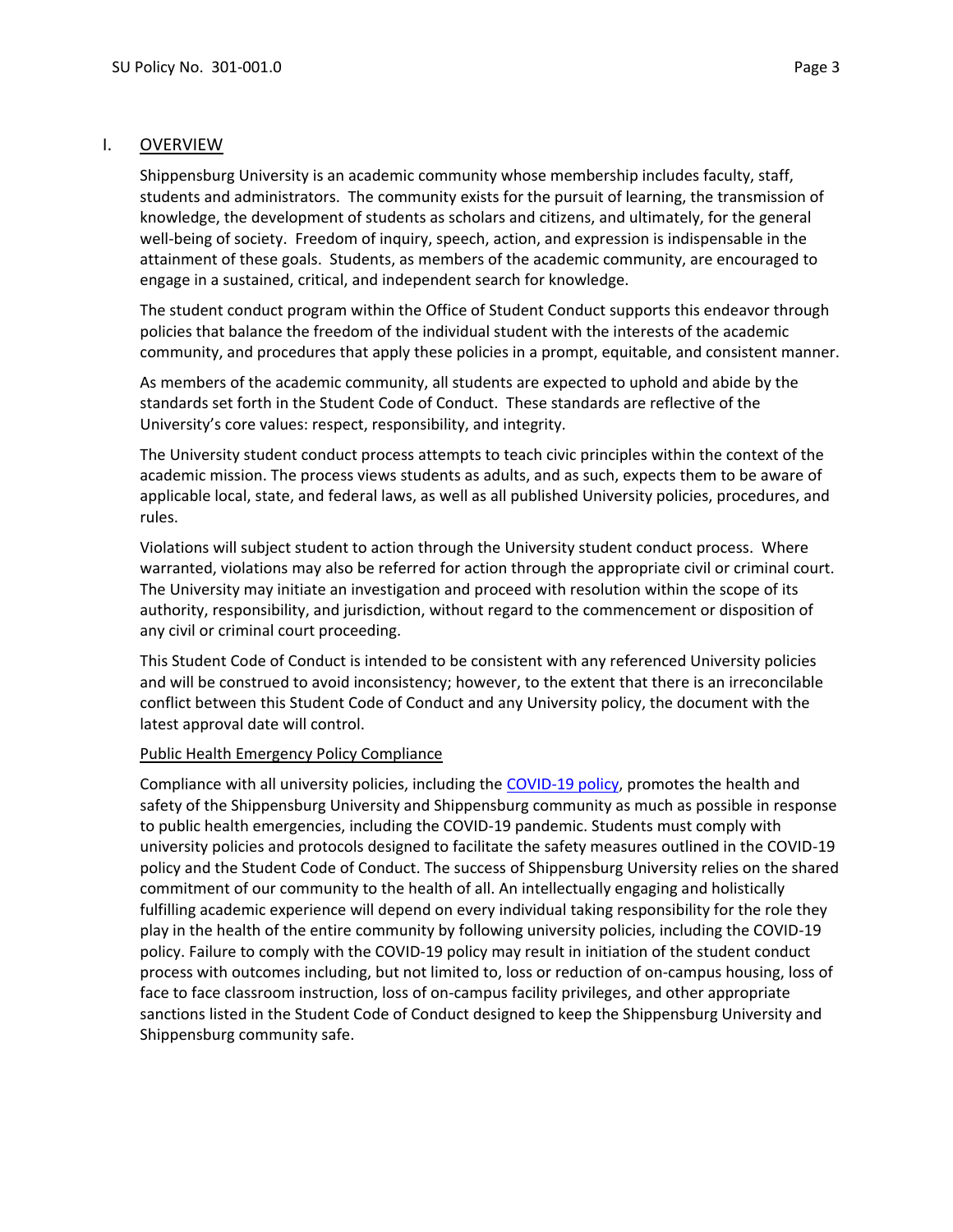# II. JURISDICTION

The Student Code of Conduct applies to all Shippensburg University students and student organizations as follows:

- When on University premises;
- When involved with off-campus programs, activities, and events related to or sponsored by the University; and
- When privately off-campus.

Alleged off-campus student code violations having, or potentially having, a direct, detrimental impact on the University's educational functions, its community members, or the local municipalities are subject to resolution through the student conduct system, irrespective of any actions that may be brought in civil or criminal court systems.

The University retains conduct jurisdiction over students for any misconduct occurring while the individual is a student. This jurisdiction is not affected by leave of absence, withdraw, or graduation. If sanctioned, a hold may be placed on the student's ability to re-enroll, obtain official transcripts, and/or graduate. All sanctions must be satisfied prior to re-enrollment eligibility.

a. Areas of Review

The Senior Vice President for Enrollment Management, Student Affairs & Student Success serves as the President's designee for the general oversight of student conduct and discipline matters. Specific responsibility for the administration of discipline and conduct matters is delegated to the Dean of Students. The Dean of Students may further delegate responsibility to various student conduct bodies and administrative staff. The President of the University has final authority in all matters related to student conduct and discipline.

The University Title IX Coordinator coordinates compliance with Title IX and responds to reports of student conduct matters involving sexual misconduct, sexual harassment and/or sexual discrimination. The Title IX Coordinator is located in the Office of Equity, Inclusion and Compliance. Matters involving sexual misconduct are addressed under the University's [Sexual Misconduct Policy.](http://www.ship.edu/globalassets/dean-of-students/student_conduct/sexual_misconduct_policy_ship_8.2020.pdf)

b. Communication

University-issued electronic mail (email) is the official means of communication between the Office of Student Conduct and students on all matters pertaining to the Student Conduct System. In the event that an individual does not have an active University email account at the time of the communication, official communication will be directed via first-class mail to the last address on file with the Registrar's Office unless the individual and the Office of Student Conduct have agreed otherwise.

# III. DEFINITIONS

Except as otherwise provided herein, the language contained in this document shall be construed according to ordinary common usage. Terms used include the following:

*Administrative Hearing:* A proceeding at which the Reporter(s) and the Responder make presentations to the Student Conduct Facilitator. The Student Conduct Facilitator will determine the Responder's responsibility for the violation. Administrative hearings are afforded where possible sanctions do not include suspension or expulsion. In matters where suspension or expulsion are possible sanctions, any proceedings will be held before the University Conduct Board.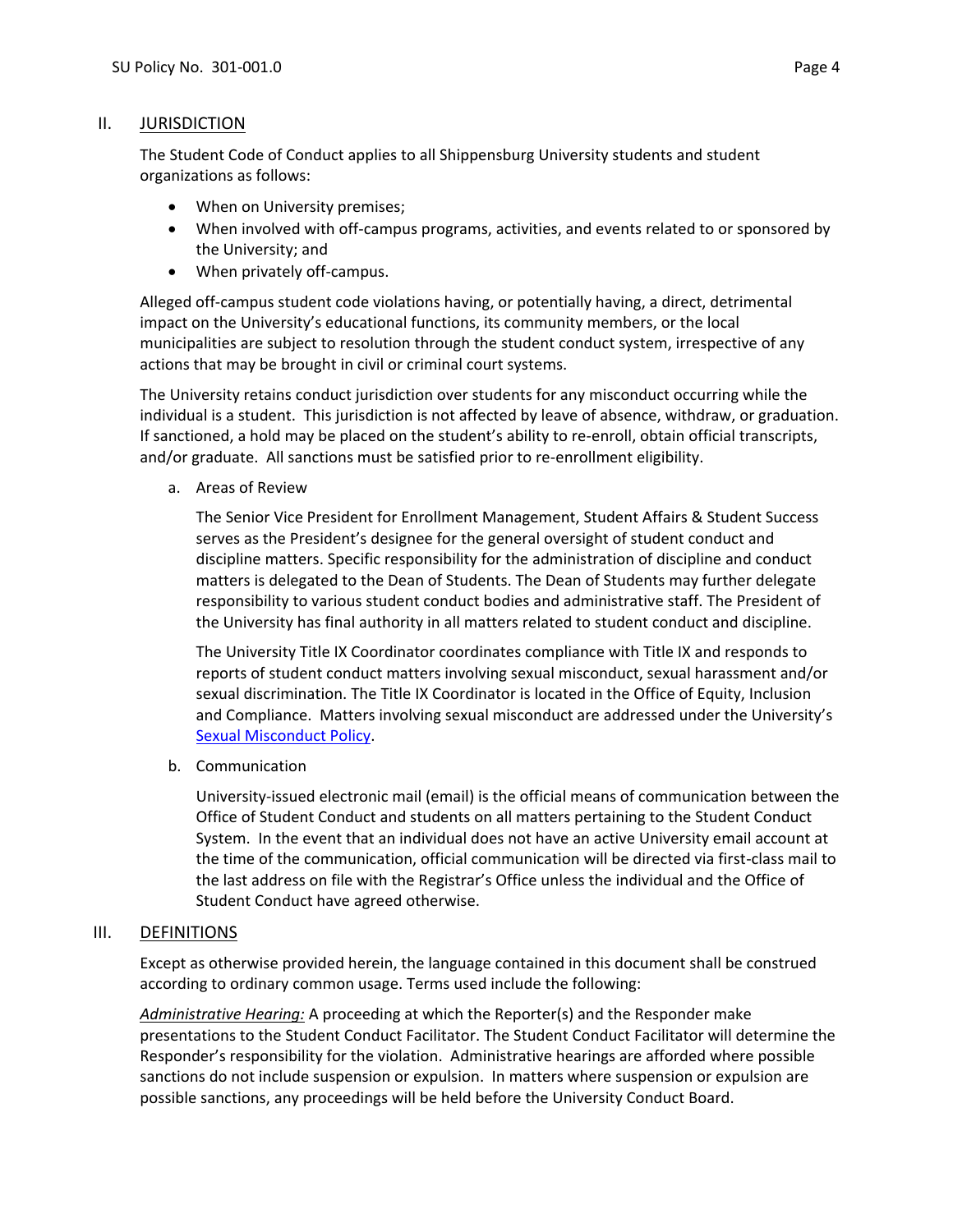*Process Adviser:* This person serves as an adviser to a Reporter or Responder involved in the student conduct process. The role of a process adviser is for moral support, not to speak for or on behalf of a student. The process adviser may communicate only with their student, and may not address the conduct officer or the conduct board. The process adviser may not be a party or witness at the hearing in the matter.

*Illegal Drugs:* this term is used as defined by state and/or federal statutes.

*Investigator:* A trained University community member that serves as a fact-finder during student conduct investigations.

*Referral:* A written report of Student Code of Conduct violations. A referral may be made by any member of the University community and may be made against any student or student organization.

*Resolution:* The adjudication of a student conduct matter.

*Reporter(s) or Reporting Party:* A person or group who initiates a student conduct referral, about themselves or others, alleging that another student or group violated provisions of the Student Code of Conduct.

*Responder or Responding Party:* The student or group alleged to have violated provisions of the Student Code of Conduct.

*Sanction:* The penalty levied against a student or group found "responsible" for violating one or more provisions of the Student Code of Conduct.

*Stipulation:* A condition, beyond the sanction, required of persons or groups found "responsible" for violating provisions of the Student Code of Conduct.

*Student:* Persons, who on the date of the alleged incident: are registered for course(s); are enrolled in course(s); have confirmed their intent to enroll in programs; are active but not enrolled at the University.

*Student Conduct Meeting:* This meeting provides Responder/Reporter(s) with the opportunity to discuss the allegation that led to the referral, receive and review additional information about the student conduct process, clarification of their rights and options, the ability to inspect and review all relevant information as well as a range of potential sanctions for the violation in question, should the charges be substantiated.

*Student Conduct Facilitator:* A trained faculty or staff member designated to facilitate Student Conduct Meetings and/or Administrative Hearings.

*Student Organization:* Any organized group, that has complied with, or is in the process of complying with the University's requirements for registration, recognition, or is formed through University academic, athletic, or auxiliary department, or is funded by the Student Government Association ("SGA"), including any fraternity, sorority, association corporation, order, society, corps, club or service, social or similar group. This definition does not alter or diminish the definition of "student organization" set forth in the University's Anti-hazing policy.

*University Business Days:* any day on which the University is open for business. This term excludes Saturdays, Sundays, University holidays, and any days on which the University is closed due to emergency (e.g., snow days, etc.)

*University Conduct Board:* A group of trained individuals representing the University community that hear the testimony and other evidence from all involved parties at a hearing. The Board renders a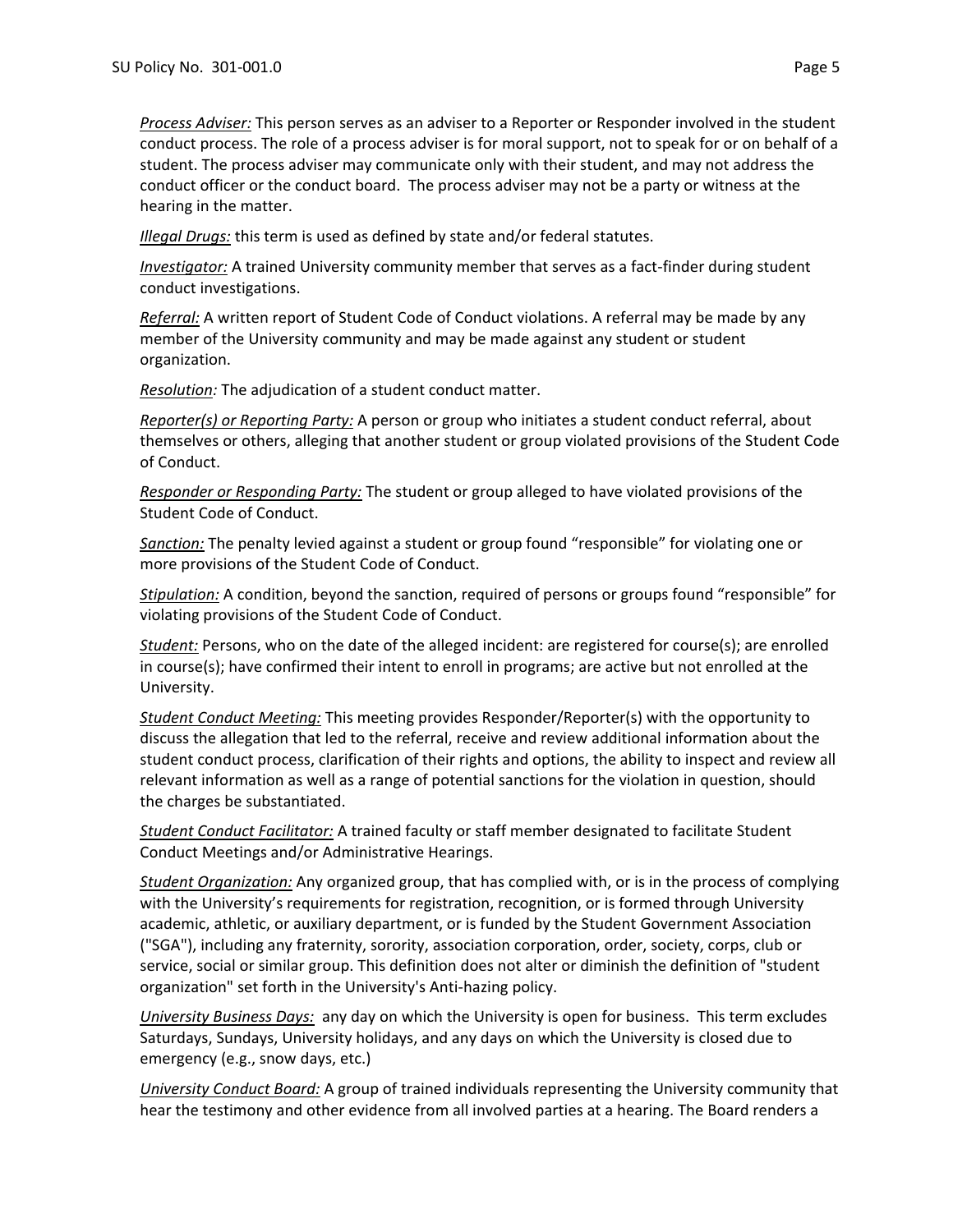decision of "responsible" or "not responsible" and, in cases involving student misconduct, recommends appropriate sanctions and stipulations when required.

University Conduct Boards are made up of a non-voting chairperson and a three-member voting panel. The non-voting chairperson is not a student.

The panel is comprised of two employees and one student. In matters related to academic integrity, at least one employee on the panel must be a faculty member. In matters involving allegations of sexual misconduct (which are addressed under the University's Sexual Misconduct Policy), students will not be selected to serve as panel members. In sexual misconduct matters, the University Conduct Board members are selected from a pool of prospective members who have been trained in the University's conduct process concerning sexual misconduct.

# IV. RULES AND REGULATIONS

The following is a listing of the Rules and Regulations at Shippensburg University. Because students are expected to show good judgment and use common sense at all times, the list is not an exhaustive codification. However, it generally sets forth a clear description of prohibited conduct.

Students and/or student organizations involved in misconduct will be addressed through the University student conduct system.

a. Student Rights

The following rights are recognized:

- Every student has the right to pursue all University activities, free from unlawful harassment, discrimination, and physical harm.
- Every student has the right to personal privacy, except as otherwise provided by law.
- Every student has the right to fair and consistent processes in accordance with all applicable state and federal laws and regulations.

This Code does not create, alter, or detract from any rights otherwise afforded under federal or state law.

b. Regulations - Student Conduct

The following regulations apply to all students and student organizations as outlined below.

*1. Failure to act in a manner that reflects personal and academic integrity.*

Prohibited conduct includes:

- A. File a False Report: Filing a false police report or student conduct incident report.
- B. False Statements: Making false statements as part of a University student conduct hearing or to a University official.
- C. Theft: This includes: (1) theft or attempted theft of the property or services of the University, any group, or any individual, by means of taking, deceiving,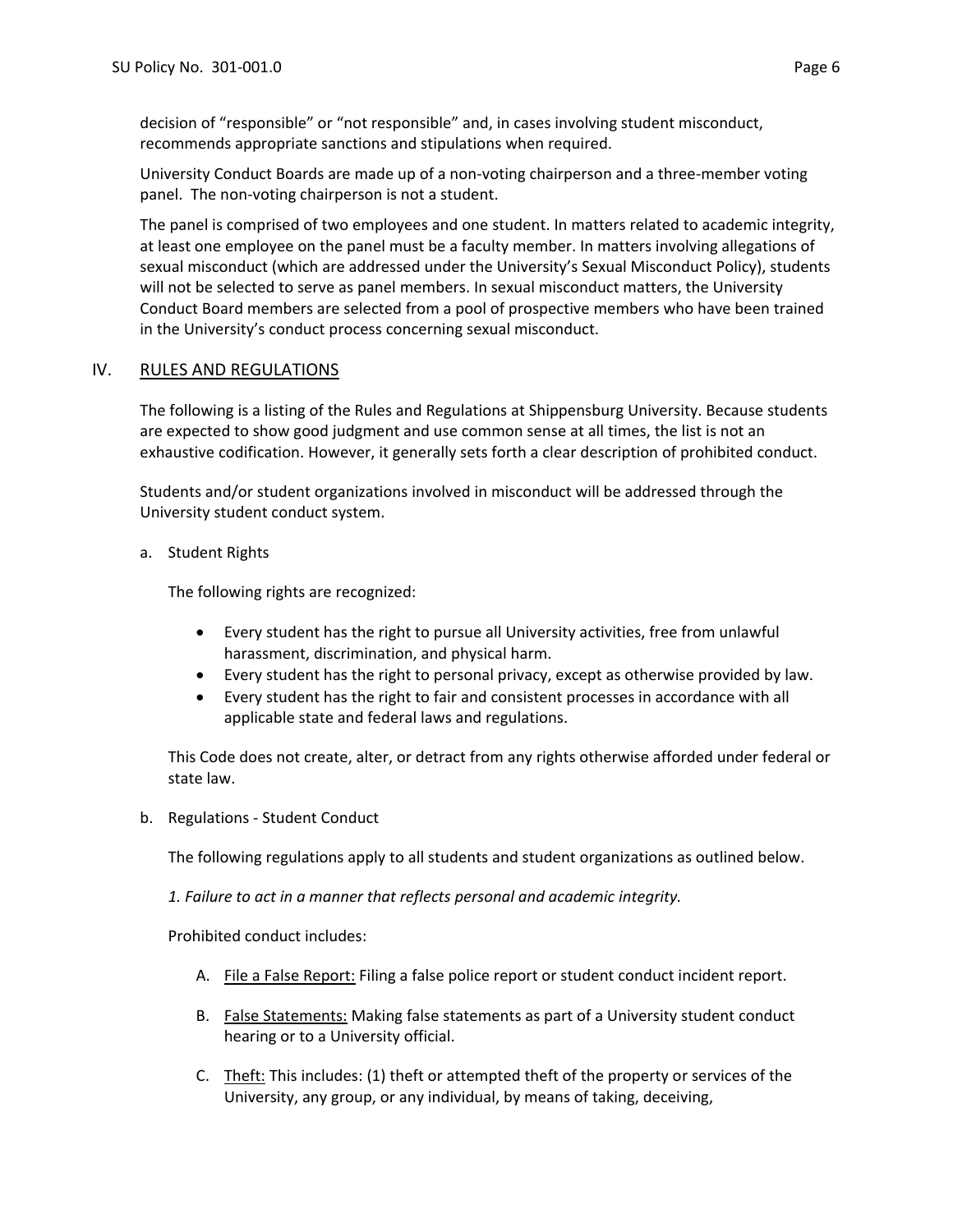misappropriating, or misusing; and/or (2) possession of stolen property and/or receiving stolen property.

- D. Improper Use of ID: Allowing others to use their University identification card or temporary residence hall access card or using another's University identification card or temporary residence hall access card.
- E. False Information: Knowingly providing false information in any manner to the University. This includes all matters of record and transactions with the University.
- F. University Documents: Altering, forging, transferring, or otherwise misusing any University document or record, allowing any University document or record issued to a student to be used falsely by another person, or falsely using University documents issued to another.
- G. Agent of University: Acting as an official representative of the University unless officially authorized to do so.
- H. Financial Obligations: Failing to fulfill all financial obligations to the University.
- I. Licensing: Violating any licensing or contractual agreements, University policies, or any laws related to information technology.
- J. Commercial Use: Using University computing or telecommunications equipment, facilities, and/or services for commercial purposes or non-University related activities without official authorization.
- K. Data Use: Accessing, using, altering, destroying, or transferring any information resources without authorization from the data owner.
- L. Password Use: Using, without authorization, another person's password or authorization code to access phone services, computing services, or data.
- M. Computing and Telecommunications Operations: Engaging in any activity that infringes on the operation of any University computing network. This includes establishing or operating computer network-based servers, including but not limited to, file servers, wireless connectivity servers, print servers, web servers, and/or peer-to-peer sharing.
- N. Academic Integrity<sup>1</sup>:

 $\overline{\phantom{a}}$ 

1) Plagiarism: Claiming or submitting any portion of another's academic work as their own.

<sup>&</sup>lt;sup>1</sup> Refer to the Policy on Academic Dishonesty in the Appendix of this code, printed in the Student Handbook (called Swataney), the Undergraduate Programs Catalog, the Graduate Programs Catalog, or found here: http://www.ship.edu/dean\_of\_students/student\_conduct/academic\_policies/.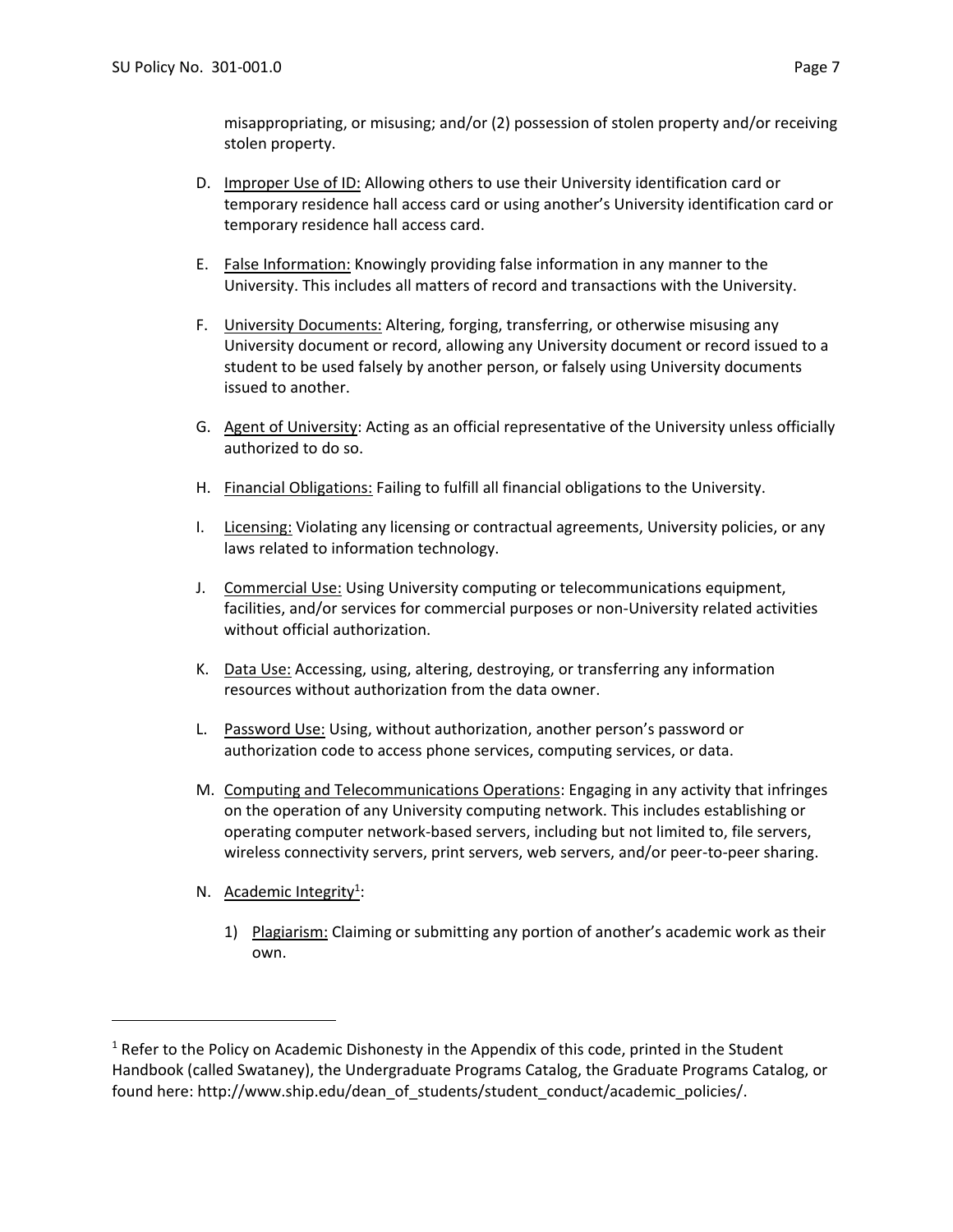- 2) Academic Materials: Obtaining, providing, or using any materials containing questions or answers to any examination or assignment unless officially authorized.
- 3) Complete Another's Work: Completing the academic work of another or having another complete their academic work.
- 4) Academic Research: Altering, tampering with, appropriating, destroying, or otherwise interfering with the academic research, resources, or work of another person, including that of the University.
- 5) Falsify Data: Fabricating or falsifying data.
- 6) Cheat: Cheating during an examination. This includes, but is not limited to, copying, collusion, and unauthorized use of materials or devices.
- 7) Bribing: Bribing, or attempt to bribe, a University faculty or staff member in order to attain an unfair academic advantage.
- 8) Academic Conduct: Violating any academic conduct rules/standards published by the University or communicated by the professor as part of the class requirements or policies.

*2. Failure to act in a way that reflects personal and community responsibility toward the person and property of others.*

Prohibited conduct includes:

- A. Failure to Report: Failing to report a violation of the student code of which a student has knowledge.
- B. Safety Hazard: Creating, or helping to create, a safety hazard. Knowingly violate safety/security regulations or interfere with the safe and clean environment of others. This includes demonstrating behavior or engage in activities that endanger the safety or well- being of oneself or others.
- C. Explosives/Dangerous Weapons: Possessing or using dangerous weapons. This includes, but is not limited to, guns, knives, martial arts' devices, percussion weapons, bow and arrows, ammunition, clubs, firecrackers, fireworks, other explosives, or any other devices used aggressively.
- D. Fire: Setting a fire or attempting to start a fire; engaging in behavior that potentially could start a fire, e.g., burning candles, lighting aerosol propellants; or falsely report a fire, bomb, or similar emergency.
- E. Emergency Procedures: Interfering with emergency services or procedures. This includes failing to evacuate a building or cooperate with University staff members during a fire alarm, tampering with fire equipment, or using such equipment in a manner other than for the control or prevention of a fire.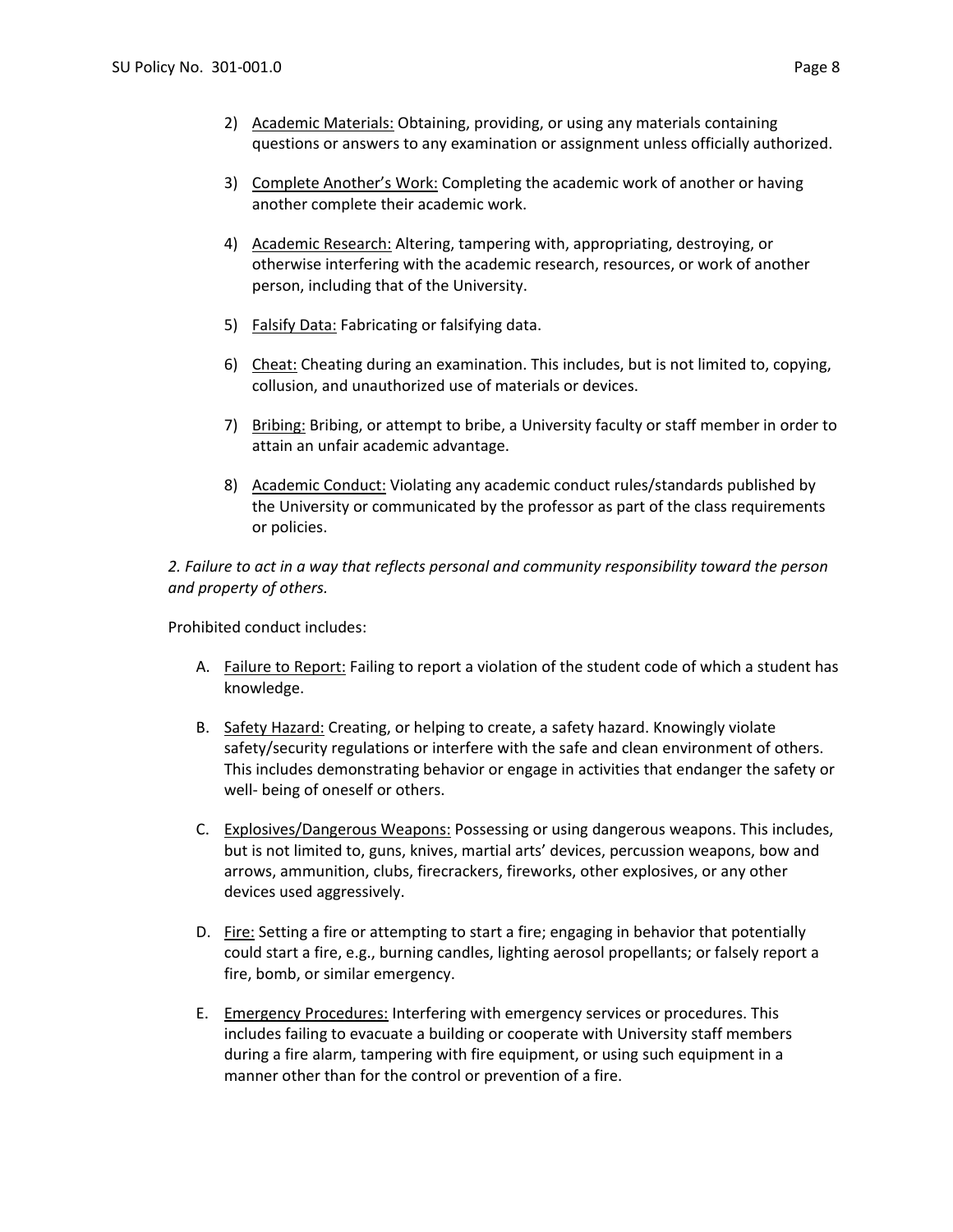- F. Alcohol On Campus: Consuming, possessing, or being in the presence of alcohol beverages on the campus, or in campus housing, despite the individual's age, other than during sanctioned university activities or locations where alcohol has been permitted.
- G. Alcohol Off Campus: Illegal possession or consumption of alcohol off campus including, but not limited to, possessing or consuming alcohol beverages under the age of 21 and public possession of an open container.
- H. Drive Under the Influence: Driving under the influence of alcohol or other drugs.
- I. Drug Paraphernalia: Possessing drug paraphernalia.
- J. Furnishing Alcohol to Minors: Sharing, furnishing, selling, and/or distributing alcohol to persons under the age of 21 including, but not limited to, charging admission to a social event where alcohol is served, hosting or organizing a social gathering where persons under the age of 21 consume alcohol, and/or providing alcohol to person under the age of 21.
- K. False ID: Attempting to or actually purchasing alcohol using false identification.
- L. **Illegal Drugs: Possessing or using illegal drugs or narcotics.**
- M. Illegal Drug Distribution: Manufacturing, sharing, furnishing, distributing, selling, exchanging, or offering to sell illegal drugs, narcotics, or drug paraphernalia.
- N. Over the Counter Medications: Misusing over the counter medications, prescriptions, and/or other legal materials or substances, in such a way as to cause or result in Disorderly Behavior, as defined in Section 3 above.
- O. Gambling: Engaging in any gambling activities except as authorized by state and federal law.
- P. Responsibility for Visitors: Failing to inform their visitors of the need to conform to the rules and regulations of the University.
- Q. Residence Hall Visitation: Violating the "Residence Hall Visitation Policy" as defined here: https://www.ship.edu/housing/housing\_agreement/guest\_policy/
- R. University Operations: Interfering with the effective operation of any function and service of the University.
- S. Student Organizations:

Student organizations are required to comply with all university policies, including the Student Code of Conduct and all additional policies pertaining to the specific group. A group may be held responsible for the actions and behaviors of its members and guests. Student organizations, as well as their members or leaders, may be held collectively and/or individually responsible for violations of the Student Code of Conduct or other University policies.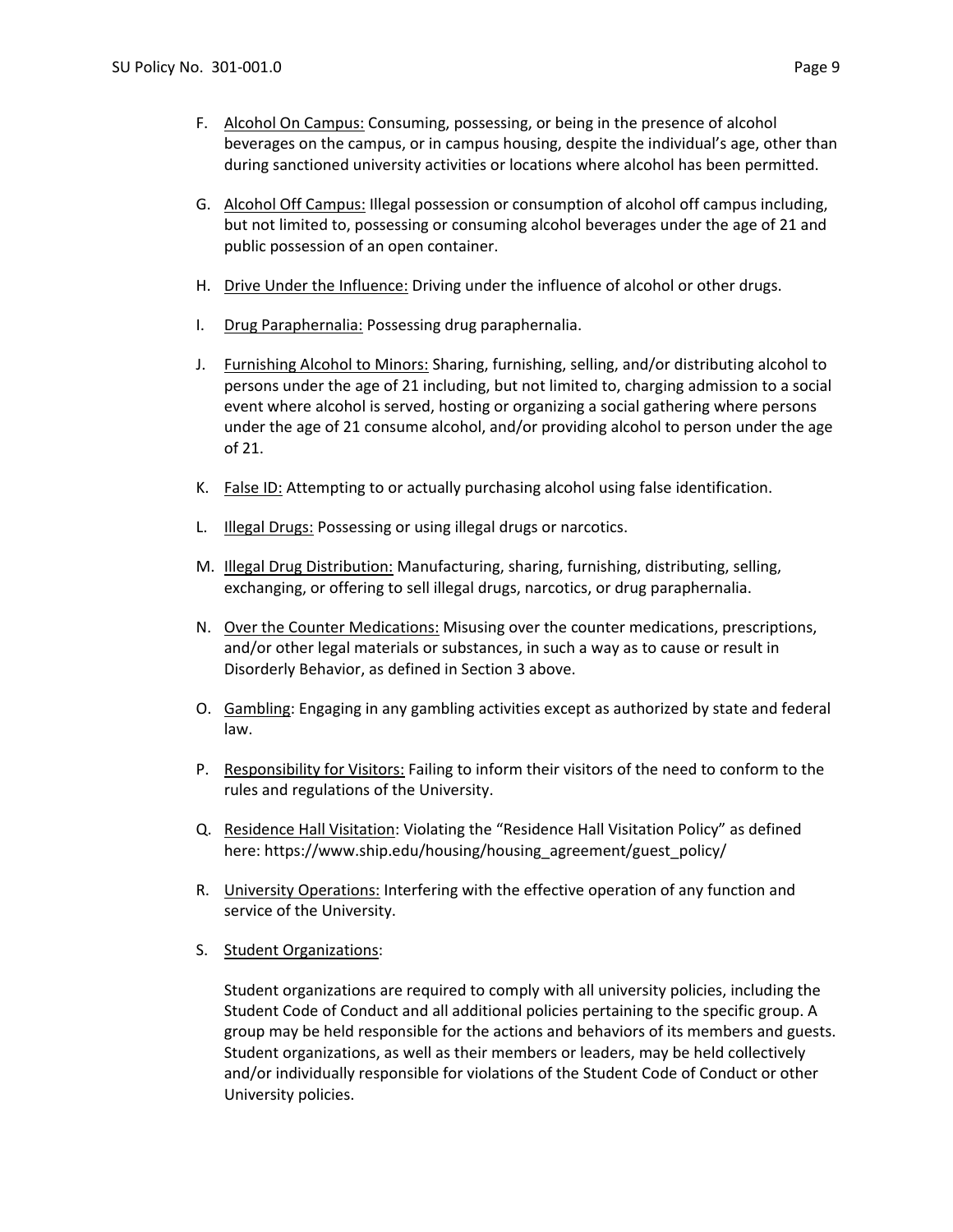- 1) Hazing<sup>2</sup>: Violating the University Antihazing Policy, found here: http://www.ship.edu/dean\_of\_students/student\_conduct/harassment\_hazing\_ sexual\_misc onduct\_violence/
- 2) Organization Funds: Misappropriating or misusing student organization funds or property.
- 3) University Logo: Using, without authorization, the name or insignia of the University or its affiliated student groups.
- 4) Organization Functions: Interfering with the activities or functions of student organizations.
- 5) Financial Obligations: Failing to fulfill financial obligations to a student organization.

All alcoholic beverages will be confiscated and disposed of by University staff. Items such as kegs, taps, and beer bongs will be given to the University Police. Any funds gained from the return of these items (e.g., deposit) will be donated to the Shippensburg University Foundation designated for the University Library.

All drugs and drug paraphernalia will be confiscated and given to the University Police. The police may further investigate the situation. Any amnesty for student conduct provided under the University's Alcohol/Drug policy is not a defense against criminal charges.

*3. Failure to act in a manner that reflects respect for oneself, others, university policies, and laws.* 

Prohibited Conduct:

 $\overline{\phantom{a}}$ 

- A. Noise: Causing or contributing to unreasonable noise. Courtesy and reasonableness are always expected as the rights of those being disturbed are preeminent. All reasonable efforts at maintaining quiet are expected in residence halls/rooms/suites during designated quiet hours.
- B. Discriminatory Intimidation: commission of a violation of a provision of the Student Code of Conduct where the established violation is committed intentionally and is motivated by hatred toward another individual or group of individuals based on race, sex, ethnicity, national origin, age, disability, religion, sexual orientation, gender identity, gender expression, or veteran status.
- C. Disorderly Behavior: conduct that:
	- intentionally or recklessly creates a hazardous or physically offensive condition;
	- causes reasonable persons to fear for their safety or the safety of another; or
	- disrupts the normal practices, processes, and functions of the University or the local municipalities

<sup>&</sup>lt;sup>2</sup> Refer to the "Anti-hazing Policy" in the Appendix of this code and printed in the Swataney.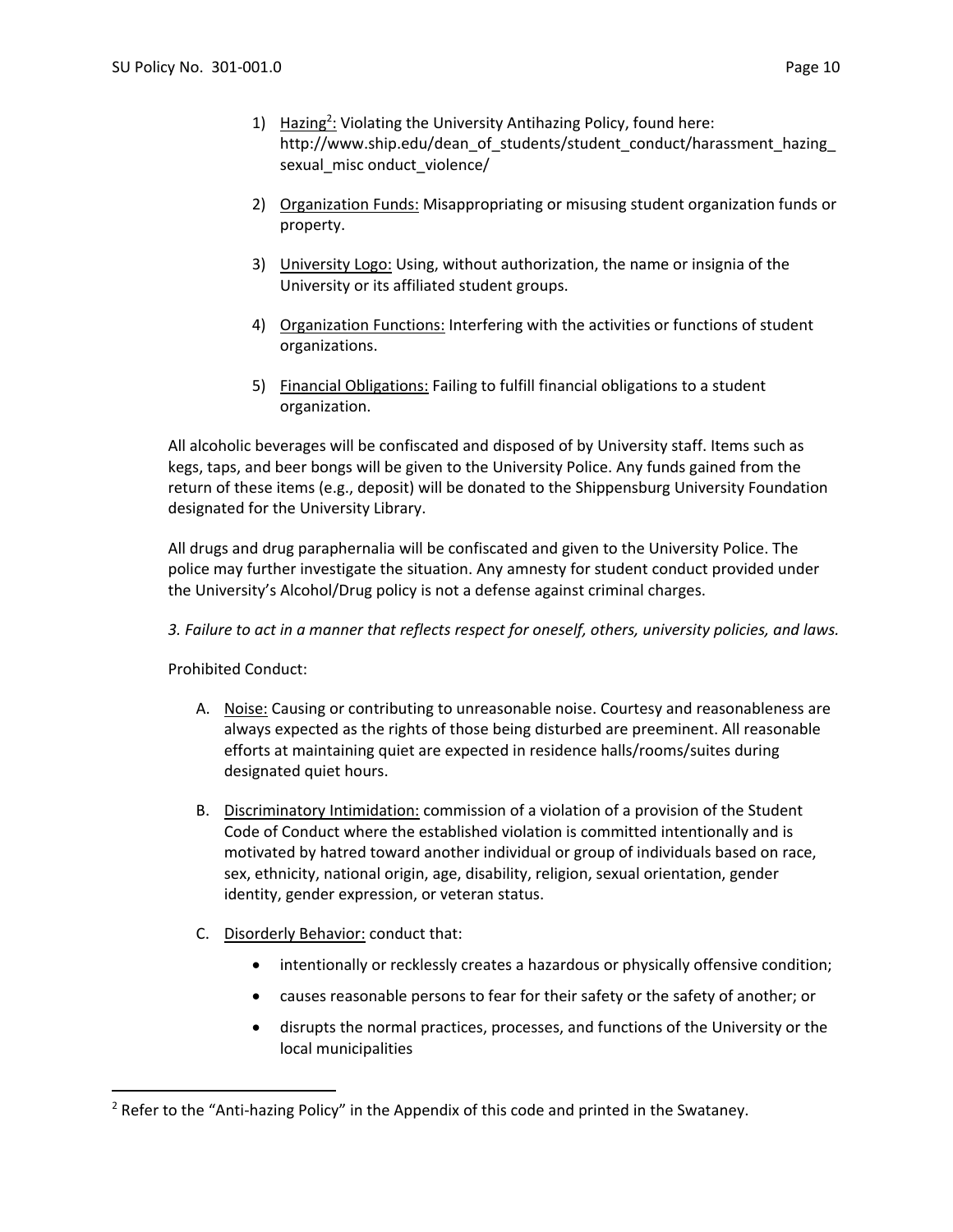- D. Harassment: Engaging in repeated, severe, or pervasive actions directed towards a specific individual, group, or entity with the intent or effect to disturb or alarm. This includes, but is not limited to, conduct in person or delivered by indirect means including notes, phone calls, and use of social media or other electronic media.
- E. Harming Behavior: Engaging in any act which results in the infliction of pain, injury, or damage to any person or property by willful and deliberate means. This offense includes (a) assault, (b) attempted assault, or (c) behavior which may result in injuries to oneself or others.
- F. Harming Behavior Toward University Official: Harassment, threatening conduct, or harming behavior toward a University employee related to the performance of their job.
- G. Hazing<sup>2</sup>: Engaging in conduct prohibited under the Shippensburg University anti-hazing policy. (A copy of the Anti-hazing policy is attached in the Appendix to this Code.)
- H. Retaliation (non-sexual misconduct): Acts and/or threats directed against or other adverse action taken against any person in response to that person's participation in or involvement with the conduct process, a law enforcement matter, or any formal investigation conducted by University staff.
- I. Threatening Conduct: Engaging in conduct that is reasonably understood to intimidate or create fear of the infliction of pain, injury, or damage to property. This includes, but is not limited to, conduct in person or delivered by indirect means including notes, phone calls, use of technology, and social media or other electronic media.
- J. Indecent Conduct: Engaging in intrusive, lewd, obscene, or indecent conduct. This includes the use of technology (webcams, cameras, cell phones, etc.) to invade one's privacy.
- K. Freedom of Movement: Interfering with the freedom of movement of others, including others' access and use of public facilities, campus facilities, or private living space.
- L. Tamper, Remove, or Damage Property: Tampering with, misusing, borrowing, removing, damaging, defacing, or destroying property of others or the University, without permission.
- M. Failure to Comply: Failing to fully comply with the reasonable directives of University staff acting according to their duties or with the directives/sanctions of a disciplinary hearing board or officer. This includes, but is not limited to, the fulfillment of required sanctions/stipulations.
- N. Trespassing: Trespassing, conspiring, or engaging in unauthorized entry. This includes the unauthorized use or possession of keys, including those of the University.
- O. Refuse ID: Refusing, upon request, to provide their correct name and appropriate identification to a University staff member or authorized police officer performing their legitimate duties.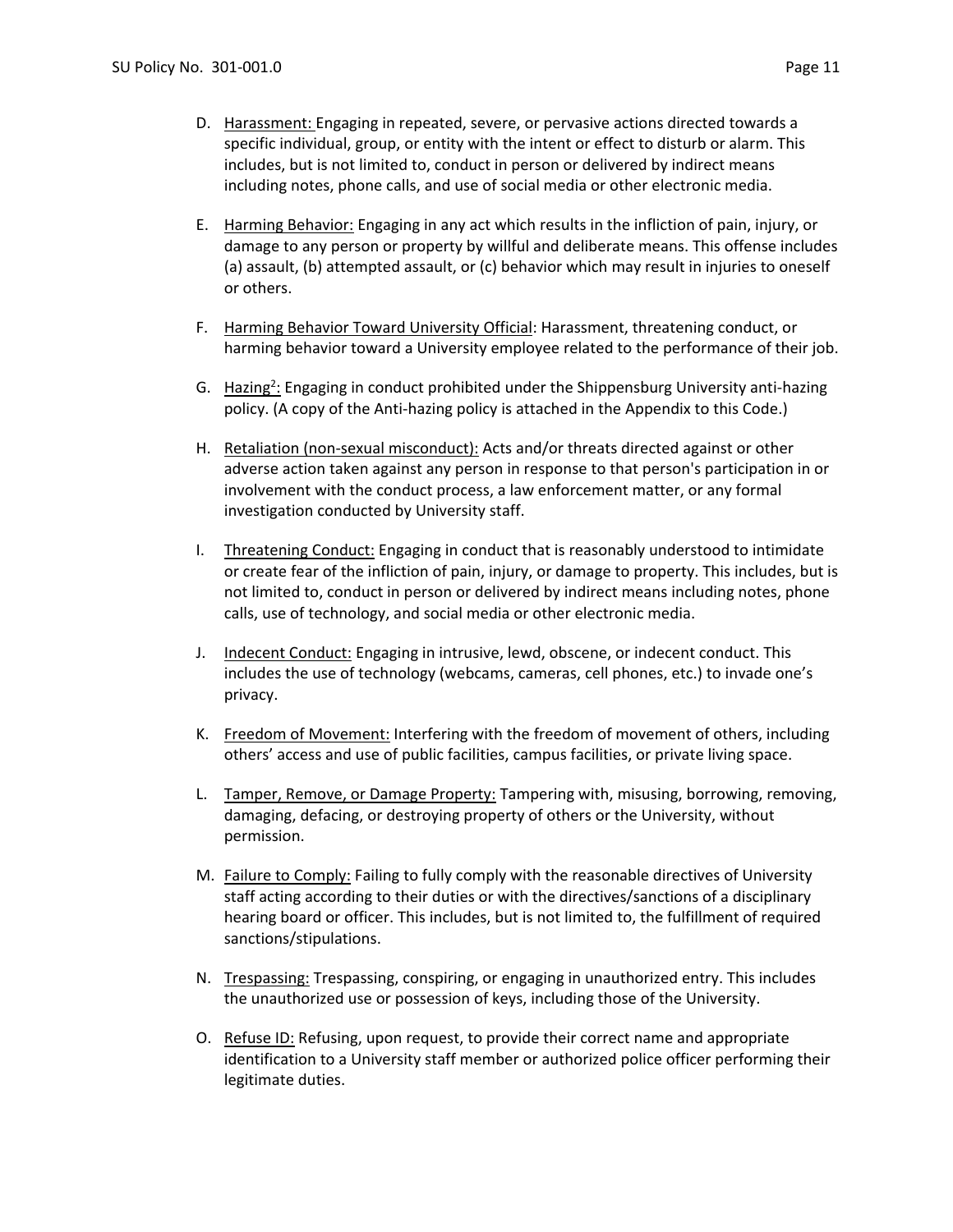- P. Violate Policies: Violating any published University policies, rules, and regulations, including those published in the Swataney.
- Q. Violate Law: Violating federal, state, or local laws or ordinances.
- R. Condone Violation: Being present during any violation of the Student Code of Conduct and/or University Policies in such a way as to condone, support, or encourage that violation.

# V. STUDENT CONDUCT PROCESS

a) Overview

Shippensburg University believes strongly in providing a fundamentally fair and impartial student conduct process. To that end, both the reporter(s) and responding student or student organization will receive reasonably specific advanced written notice containing a description of the alleged acts of misconduct under the Student Code of Conduct, including time, date, and place of occurrence and the rules of conduct allegedly violated so as to allow the responder the opportunity to properly prepare a response.

Shippensburg University also believes in providing students with multiple pathways to resolution including but not limited to meetings, mediations, and formal hearings.

In the event of a formal hearing, the University allows the reporter(s) and the responder the right to question each other, the right to question witnesses against them, the right to present evidence, the right to call their own witnesses, the right to have a process adviser present for support, the right against self-incrimination, and the right to appeal a student conduct decision.

Procedural modifications (e.g., the use of a screen during a hearing; and/or utilizing appropriate remote appearance technology) may be granted at the discretion of the Dean of Students as long as they are consistent with fundamental fairness.

A student may waive any of the rights contained in this Code other than written notification of the charges against them.

In all matters, and as necessary, Shippensburg University reserves the right to initiate resolution proceedings without a formal report or participation by the reporter(s).

b) Use of Process Advisers

Students have the right to use a process adviser at their own expense. The adviser may be an attorney but cannot be a potential witness or party. The process adviser does not have the right to speak or participate directly in any aspect of the conduct process. The process adviser may not appear via videoconference or teleconference absent extraordinary circumstances that are promptly raised by the student.

c) Informal Resolution

When appropriate and agreeable to the parties and any designated University official, violations of the Student Code of Conduct may be resolved through informal means, including mediation, in lieu of an adjudication of Code of Conduct violation(s). Violations involving violence, physical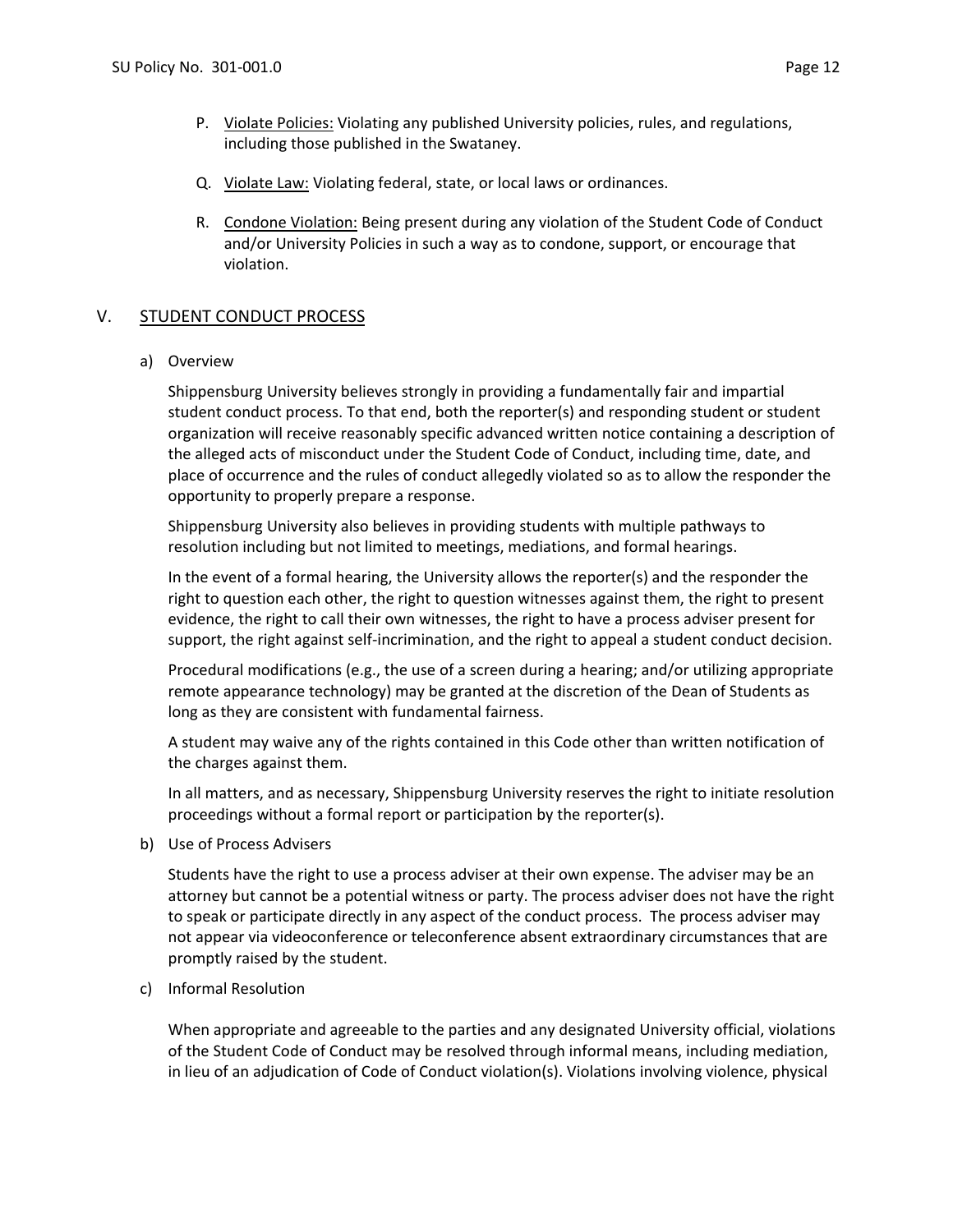harm, and serious property damage generally are not considered appropriate for informal resolution.

d) Initiation of a Referral

Any member of the University community or personnel from a law enforcement agency (herein referred to as the Reporter(s)) may initiate a written referral against any student or student organization (herein referred to as the Responder).

All referrals must be in writing and should be submitted as soon as possible after the events on which the referral is based.

All misconducts, other than those relating to alleged sexual misconduct, must be submitted to the Office of the Dean of Students. Referrals may be submitted: electronically at: [http://www.ship.edu/dean\\_of\\_students/student\\_conduct/report\\_an\\_incident/;](http://www.ship.edu/dean_of_students/student_conduct/report_an_incident/) or in person at 210 Old Main.

Refer to the Shippensburg University [Sexual Misconduct Policy](http://www.ship.edu/globalassets/dean-of-students/student_conduct/sexual_misconduct_policy_ship_8.2020.pdf) for information on reporting matters of sexual misconduct.

e) Referral Review

### *General Misconduct by Students & Student Organizations*

The Dean of Students or designee will review referrals to determine if sufficient information is present to warrant further action. If it is the opinion of the Dean of Students or designee that insufficient information is present, the referral will be dismissed. There will be no appeal of this dismissal decision.

f) Notification of Referral for Further Proceedings

#### *General Misconduct by Students*

Where a referral indicates a possible Code violation, the Dean of Students or designee will identify all relevant information. In the event that a formal investigation is required, the Dean of Students or designee will provide a written notice of investigation to the responder and will appoint a fact- finder to conduct the investigation.

#### *General Misconduct by Student Organizations*

In matters involving a student organization, the executive board or leadership of the student organization will serve as the responder.

Individuals who provide information as part of an investigation, to the extent possible, may remain confidential throughout the conduct process, provided their identities are known to the University and the investigative entity serves as a witness during the hearing procedures.

The investigator(s) will determine the best method of information gathering. This may include a mandated group meeting or a series of mandated individual meetings.

Students who fail to appear for investigative interviews or who fail to cooperate in good faith during investigative interviews may be subject to action under the Student Code. Students will be asked to sign an investigation participation form affirming the truthfulness of statements provided and their rights.

In the interest of full disclosure and to reduce the incidence of retaliatory behavior, the investigators will make every attempt to keep student testimony for group misconduct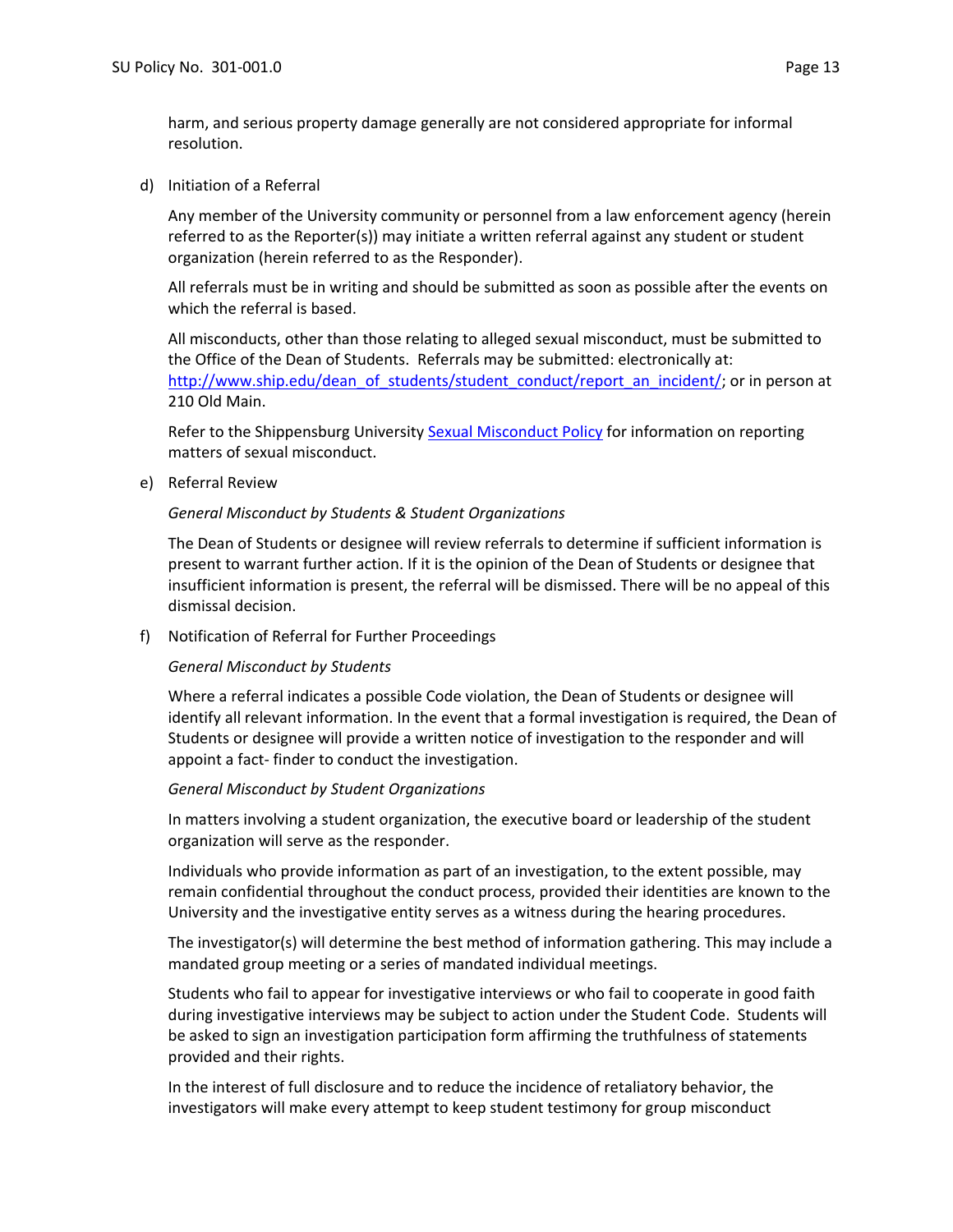confidential. Cell phones and any other technology may be collected during any meeting to avoid collusion and conspiracy but will not be subject to search without student permission or warrant.

The investigator(s) may recommend interim action to the Dean of Students at any point in the investigation.

Although participation in the investigation is optional, future membership in the group may be assessed on the student member's cooperation.

g) Student Conduct Meeting

General Misconduct by Students & Student Organizations

Upon identification of all relevant evidence related to a referral, the Dean of Students or designee will provide the responder with written notice of a Student Conduct Meeting. The Student Conduct Meeting will be facilitated by a Student Conduct Facilitator designated by the Dean of Students.

Written notice of the Student Conduct Meeting will include:

- a. the date, time, and place of the Student Conduct Meeting;
- b. a brief summary of the referral, including the time, date, place and brief description of the alleged act of misconduct;
- c. the specific charges pending against the responder;
- d. statement of student rights and responsibilities; and
- e. the name and contact information of the Student Conduct Facilitator.

During the Student Conduct Meeting the responder will receive additional information about the student conduct process, including information relating to: rights, the range of potential sanctions for the charged violation(s); and resolution options available through the conduct process. The responder will also be afforded the opportunity to inspect and review all relevant information.

The Student Conduct Facilitator will give the responder the opportunity to:

- a. request informal resolution in appropriate matters;
- b. accept responsibility for the charge(s) and accept the sanctions and stipulations given by the Student Conduct Facilitator;
- c. deny responsibility for the charge(s) and, provided the range of sanctions for the charged violations do not include suspension or expulsion, request an Administrative Hearing with a Student Conduct Facilitator; or
- d. deny responsibility for the charge(s) and request a hearing on the charge(s).

If a responder fails to attend the Student Conduct Meeting, the matter will be moved to an Administrative Hearing or a University Conduct Board hearing as appropriate. If a responder fails to attend either the Administrative Hearing or the University Conduct Board hearing, the matter will be heard in their absence.

h) Scheduling the Hearing

The Dean of Students will provide the parties with written notice of the hearing at least 5 University business days prior to the scheduled hearing time. The hearing notice will contain a statement of

a. the date, time, and place of the hearing;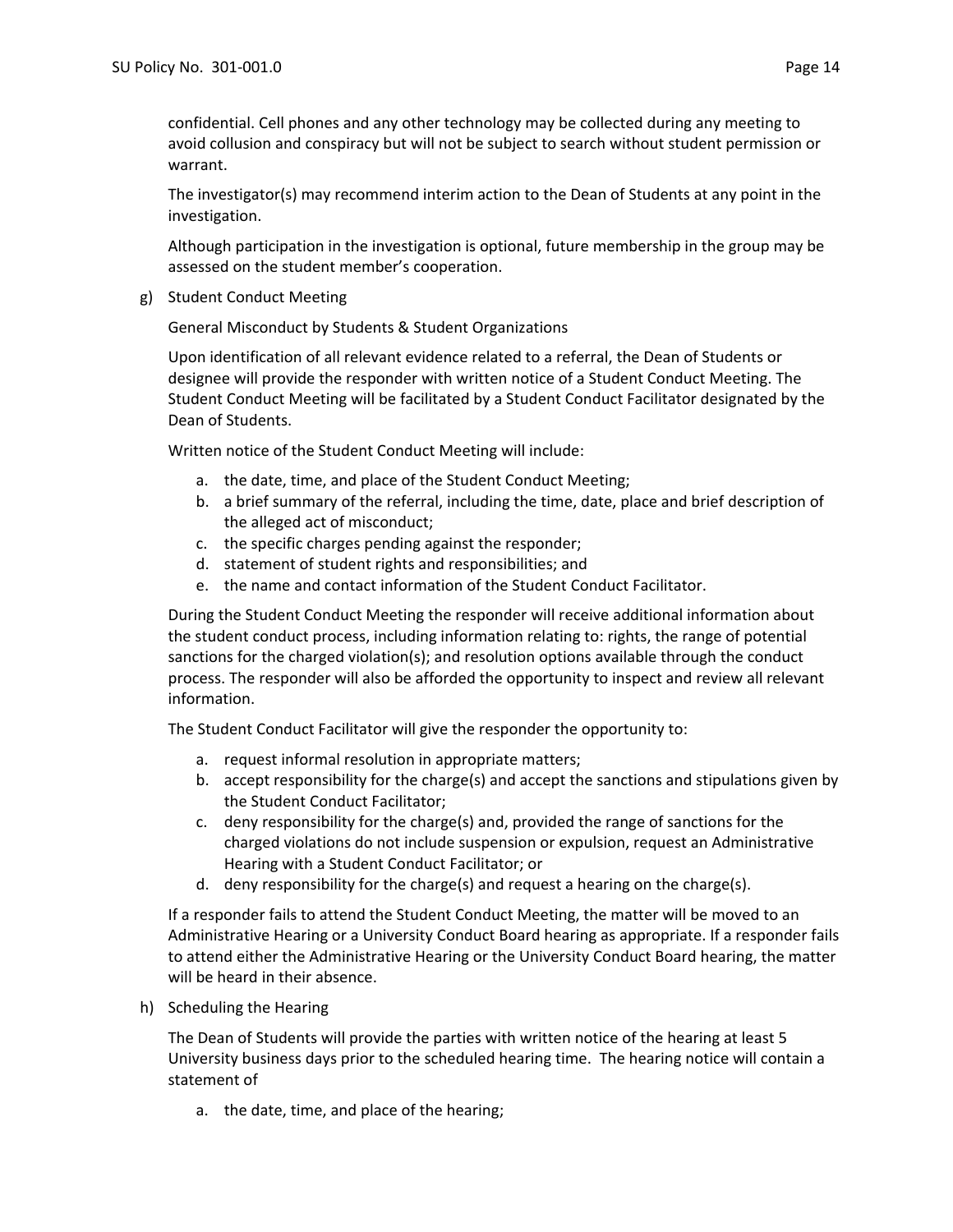- b. a statement of the date, time, place an alleged acts of misconduct;
- c. a statement of the specific charges pending against the responder;

While every effort will be made to schedule the hearing at a time convenient for all parties, final scheduling authority rests with the Dean of Students. The Dean of Students also has the authority, when hearings involve more than one responder, to have the responders heard separately.

Hearings will not be scheduled during a time that any party to the hearing has a scheduled class.

### i) Hearing Procedures

The provisions below apply to both Administrative Hearings before a Student Conduct Facilitator and University Conduct Board Hearings, with the exception that Administrative Hearings are heard by the Student Conduct Facilitator rather than a full University Conduct Board.

i. Burden of Proof

The University bears the burden of establishing any charged violation of this Code. The responder does not have the burden to prove that a violation did not occur. A responder may decide not to share their side of the story or may decide not to participate in the hearing or an investigation.

None of these decisions shifts the burden of proof away from the University.

ii. Standard of Proof

In all Code of Conduct processes, the University is responsible for establishing any charged violation by a "preponderance of the evidence" standard. This means that the University must show that it is more likely than not that the alleged violation of the Student Code of Conduct occurred.

iii. Openness

All hearings are closed to the public unless both the reporter(s) and responder agree, at least 24 hours in advance, to allow members of the University community to attend.

iv. Participants

Participants at a hearing include the fact-finder; reporter; responder; process advisers; and the witnesses. In an Administrative Hearing, the fact-finder is the Student Conduct Facilitator. In all other hearings, the fact-finder is the University Conduct Board.

Both the reporter and responder have the right to challenge the designation of a Student Conduct Facilitator or University Conduct Board member for cause. Cause is defined as personal bias or prior involvement with parties or circumstances surrounding the matter. A challenge to a Student Conduct Facilitator or University Conduct Board member for cause must be presented to the Dean of Students Office in writing no later than 72 hours before the scheduled hearing.

v. Evidence

Only evidence that is admitted during the hearing shall be considered in judging the matter.

The university is not bound by formal rules of evidence. Evidence or information that may not be admissible in a court of law may be admissible in a conduct hearing or as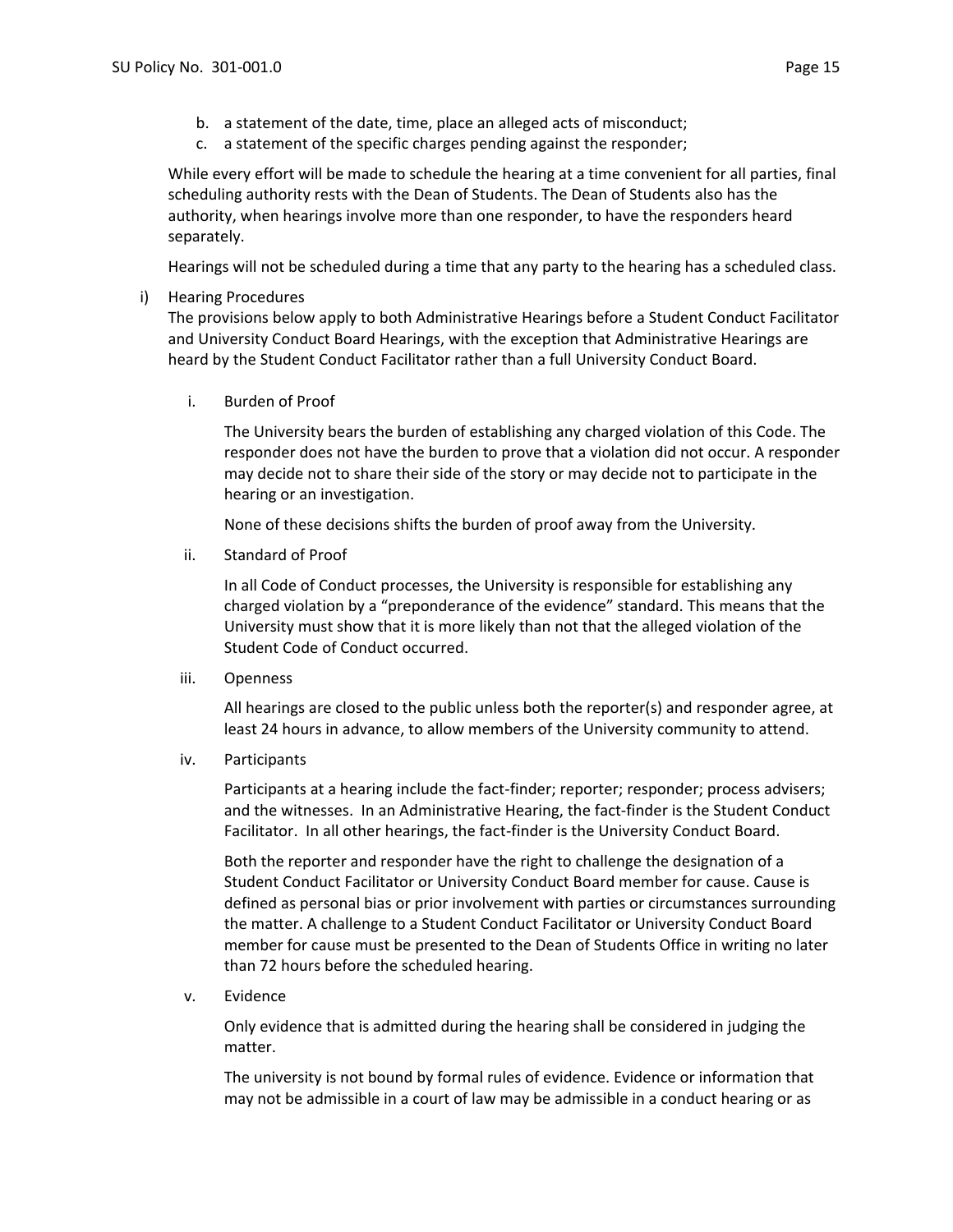part of an investigation. The Student Conduct Facilitator or the Chairperson of the University Conduct Board will decide what information is admissible as part of a hearing.

Court documents, including affidavits of probable cause, preliminary hearing transcripts, and other relevant court and public records, may be utilized at a student conduct hearing given their inherent reliability, even when the person that prepared them is not available to testify or answer questions.

If the Student Conduct Facilitator or University Conduct Board determines that key evidence is missing, the hearing may be continued to a later time to accommodate the presentation of such evidence at the hearing.

Procedural modifications (e.g., the use of a screen during a hearing; and/or utilizing appropriate technology as necessary to ensure that the reporter(s) and responder are in separate locations) may be granted at the discretion of the Dean of Students or designee as long as they are requested and consistent with fundamental fairness. A party wishing to request a procedural modification should do so at least 24 hours prior to the scheduled hearing time.

vi. Responder/Reporter(s)

Both the reporter and the responder are expected to appear at a hearing. However, in the event that a reporter or responder fails to attend a student conduct hearing, the Dean of Students or their designee reserves the right to dismiss the matter or to proceed with the hearing. If a responder fails to appear, the hearing may be conducted in their absence.

#### vii. Other Witnesses

The reporter(s) and responder are required to notify the Dean of Students Office of the names and contact information of their respective witnesses at least 72 hours prior to the scheduled hearing time.

The Dean of Students Office will notify witnesses of the hearing date and time. However, the reporter(s) and responder have the responsibility to arrange for the attendance of their witnesses at the hearing.

Witnesses are only allowed into the room during their period of testimony or when called to answer questions. The Student Conduct Facilitator or University Conduct Board reserves the option of limiting the number of witnesses providing statements at a hearing.

In matters of student organization misconduct, individuals who provide information as part of an investigation may remain confidential throughout the conduct process, provided their identities are known to the University and the investigative entity serves as a witness.

#### viii. General Outline for Hearing Proceedings

Hearings generally follow, but are not required to strictly adhere to, the format outlined below:

The matter is introduced by either the Student Conduct Facilitator or the chairperson of the University Conduct Board. This includes an introduction of all the parties participating in the hearing and a statement of the charged violations. An overview of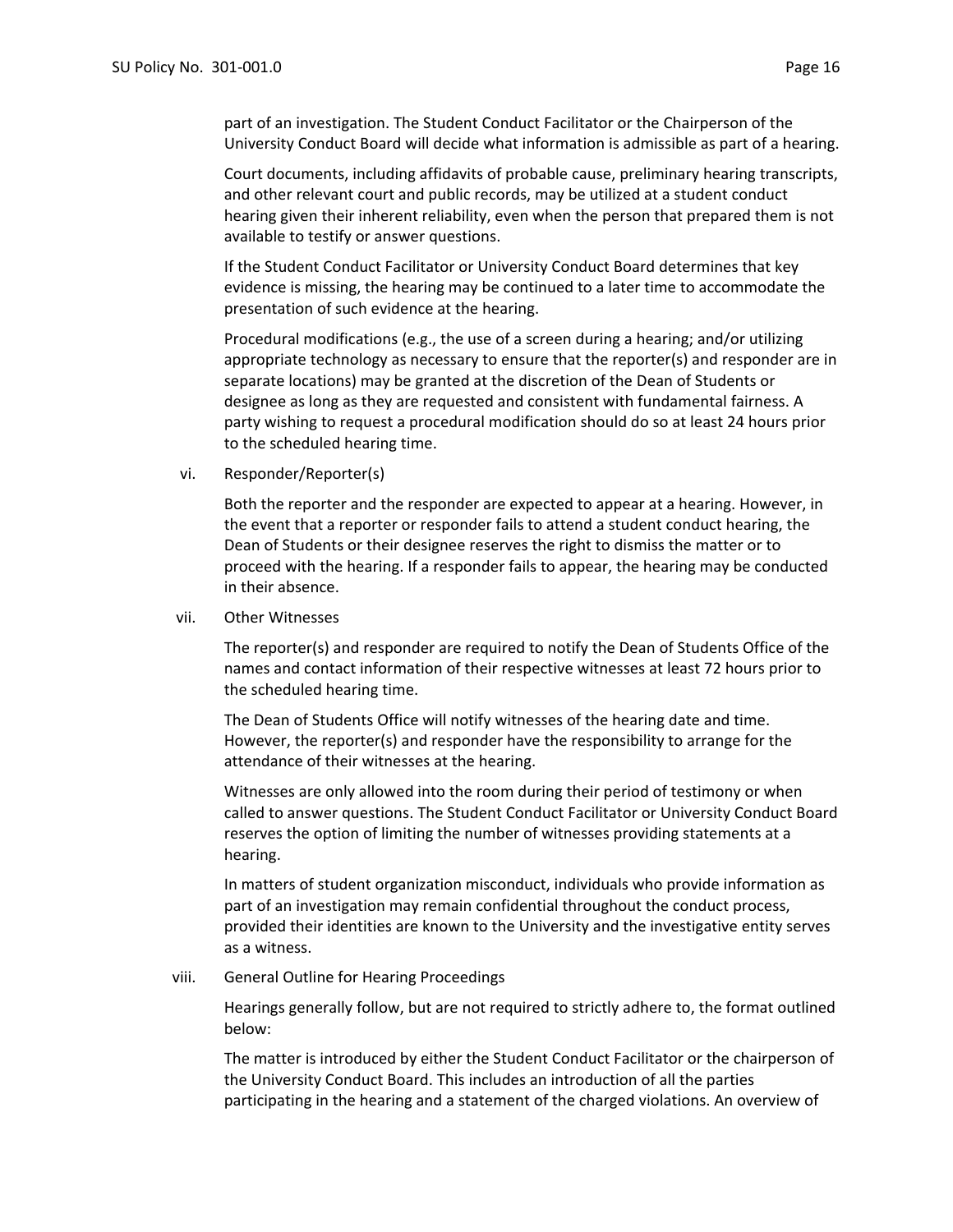the hearing procedures will be presented. A statement of rights and responsibilities, which include an expectation of truthfulness, will be made. The Student Conduct Facilitator or chairperson of the University Conduct Board is delegated the authority to exercise control of the hearing and to rule on questions of procedure.

The reporter(s), when available, will state the information on which their referral is based. The reporter(s) may then call any witnesses to offer information supporting the referral.

The responder presents information favorable to their position. The responder may then call any witnesses in defense of the responder's position.

At this point, the Student Conduct Facilitator or University Conduct Board members may begin questioning both the responder and reporter(s). Witnesses may be recalled for questioning during this period. The responder and reporter(s) also have the right to question each other and all witnesses. At the discretion of the Student Conduct Facilitator or chairperson of the University Conduct Board, questions from both the responders and reporter(s)s to each other and/or to the witnesses may be directed to the Student Conduct Facilitator or chairperson. The Student Conduct Facilitator or chairperson will then restate the questions to the appropriate parties.

After the questioning is completed, both the responder and reporter(s) have the opportunity to make a summary statement. The reporter(s) proceeds first in making the summary statement.

The hearing is ended. At this point the Student Conduct Facilitator or University Conduct Board goes into a private session to determine whether the responder is "responsible" or "not responsible." A simple majority of the board members hearing the matter is needed to establish "responsible."

If a decision of "responsible" is reached, the Student Conduct Facilitator or University Conduct Board will make a recommendation of sanctions and stipulations. The Dean of Students or designee makes the final determination of sanctions and stipulations based upon the nature of the code of conduct violation.

Past violations of the student code of conduct will be factored into the determination of the sanctions and stipulations, but will not be considered in establishing whether a responder is "responsible" or "not responsible" of the current charges.

A written decision will be issued, setting forth the findings on the charge(s). Absent extenuating circumstances, the written decision will be issued as expeditiously as possible but in no event later than 15 University business days after conclusion of the hearing. The decision letter will include factual findings and rationale for the decision, and present a complete description of the sanctions and stipulations, if any. Appeal criteria and procedures will be outlined as well.

All hearings conducted by the University Conduct Board are recorded. Other types of hearings may be recorded at the discretion of the Student Conduct Facilitator. Any additional video, audio, stenographic, or photographic recording of any hearing is prohibited.

Both the responder and reporter(s) will be allowed to schedule an appointment to listen to the recording of a hearing they were a party to.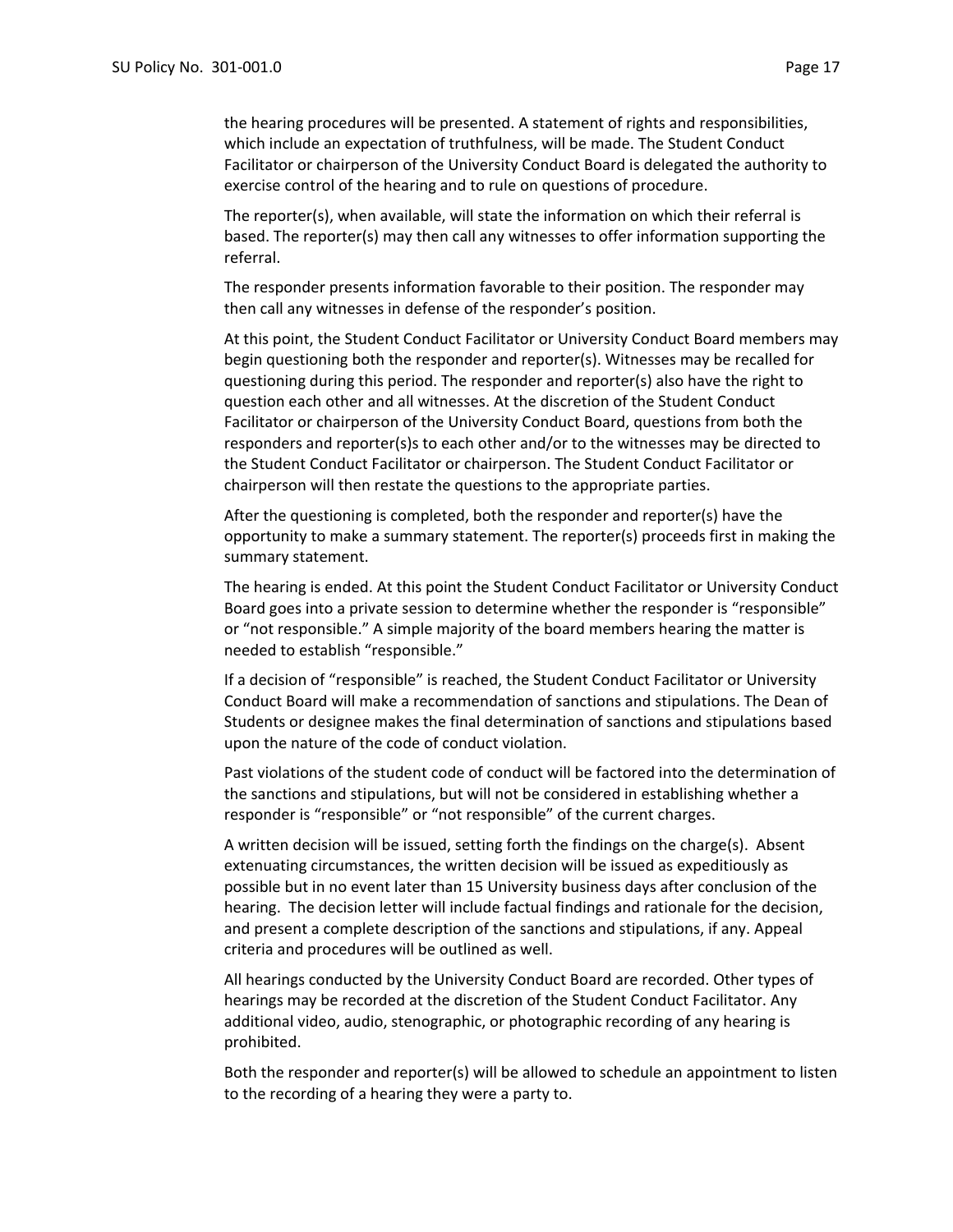#### j) Sanctions and Stipulations

Sanctions are utilized to help students and student organizations develop more productive patterns of behavior, to support the integrity of the academic mission, and to protect the members of the academic community. While the sanctions below are listed progressively, they are selected to correspond with the severity or frequency of violations.

### Individual Student Sanctions

Warning: Official notice that specific behavior or activity was in violation of the conduct code and that further violations may result in more serious disciplinary action. It serves as an official disapproval of acts committed.

Reprimand: Official notice that specific behavior or activity was in violation of the conduct code and that further violations most likely will result in more serious disciplinary action. This action serves to formally communicate that certain behavior and activity are unacceptable and need to be corrected.

Censure: Official notification of a specified period of review and monitoring during which behavior and activity must demonstrate compliance with University rules, regulations, and policies. Further violations will result in more severe disciplinary action, especially if they occur during the specified period of censure.

Probation: Official notification of a specified period of review and monitoring in response to behavior or acts, although not serious enough to warrant suspension, deemed highly inappropriate and strongly against University standards. Further violations of the conduct code will result in more severe disciplinary action, including an examination of continued status as a student or student organization.

Term Suspension: Official notification involving a disciplinary separation from the University for a specified period generally not less than one semester (excluding summer). Suspension involves denial of all affiliated privileges and rights, including the privilege of using University facilities. Any stipulated conditions shall be met before readmission.

Indefinite Suspension: Official notification involving a disciplinary separation from the University for an indefinite period. Suspension involves denial of all affiliated privileges and rights, including the privilege of using University facilities. A person shall not return to the University from an indefinite suspension without the approval of the Dean of Students or designee. All stipulated conditions, if any, shall be met before readmission.

**Expulsion: Official notification of permanent disciplinary separation from the University with** denial of all affiliated privileges and rights. Use of campus facilities is prohibited.

# **Student Organization Sanctions**

Disciplinary Organization Reprimand: The organization is informed in writing that the group has been found responsible of a violation of University regulations.

Disciplinary Organization Probation: The organization is informed in writing that it is on probation for a specified period of time. Probation is a period of review and observation during which the group must demonstrate the ability to comply with University rules, regulations, and other requirements as stipulated by the sanction. A student group will remain on Probation at least through the date indicated or until the date all assigned sanctions and stipulations have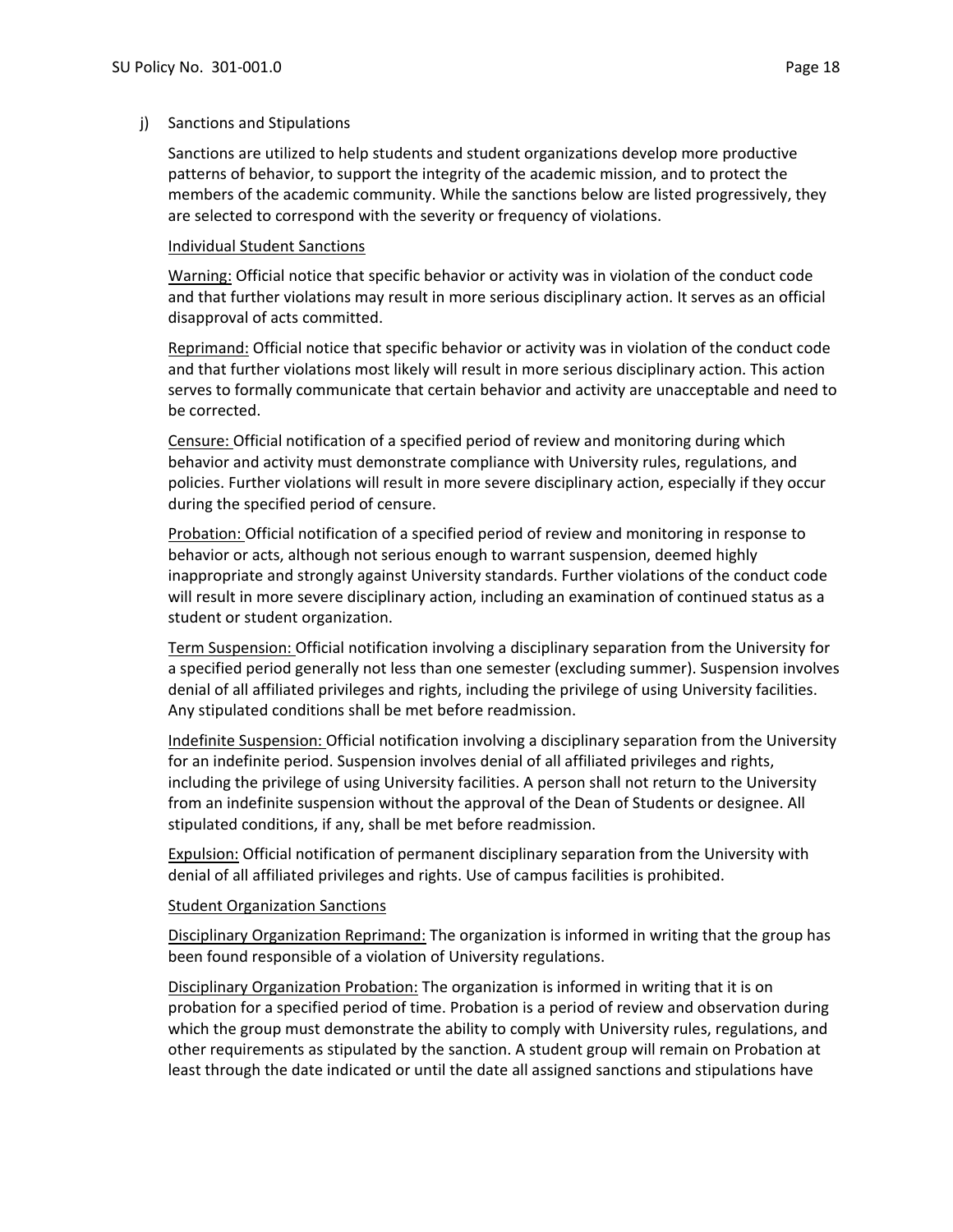been completed, whichever occurs later. Conditions that restrict privileges may also be imposed.

Final Disciplinary Organization Probation: A final probation status means that any violation of the Code of Conduct by the group, during this time, will result in the group's immediate suspension. A student organization will remain on Final Probation at least through the date indicated or until the date all assigned sanctions and stipulations have been completed, whichever occurs later.

Disciplinary Organization Suspension: The organization is prohibited from conducting any and all group activity on- or off-campus. All events should be canceled immediately and not resume until the stated date. This includes, but is not limited to, meetings, recruitment, fundraising, educational programs, and socials. During the period of suspension, if the group is found operating without permission from the Office of Student Conduct, they will be subject to additional disciplinary action. For reinstatement, within 30 days of the conclusion of the suspension period, the executive board or leadership of the student organization will need to make an appointment with the Office of Student Conduct to arrange for the removal of the suspension. A student organization that fails to comply with sanction or stipulations as directed during this period will be subject to a sanction review for Disciplinary Organization Disestablishment.

Disciplinary Organization Disestablishment: The organization loses its formal campus recognition and is permanently prohibited from conducting any and all group activity on- or off-campus. All events must be canceled immediately.

Stipulations may be attached to all sanctions as deemed appropriate. The Dean of Students, or designee, has final authority in determining appropriateness of stipulations. The following is a list, while not exhaustive, of stipulations available for use by Student Conduct Facilitators and the University Conduct Board:

#### Individual Student Stipulations

Restitution: Reimbursement for actual damage to or destruction of property, including that of the University or of other persons.

Housing Transfer: Movement from a current residential assignment to another location in campus housing. A student shall not be transferred from one assignment to another unless minimally at the level of censure.

Housing Suspension: Removal from campus housing for a specified period of time. The room deposit shall be forfeited in all matters. A student shall not be suspended from campus housing unless minimally at the level of probation.

Counseling: Required to meet with a University counselor or private therapist (at the students' expense).

Alcohol/Drug Referral: Participation in the Connection Program which provides alcohol and drug education. This requires an interview with a staff member and possible participation in an educational series or information sessions. It may also require a substance abuse assessment by a professional therapist. Referral to the Connection Program may include a fee for service component.

Community Service: Donating a predetermined number of hours on either the campus or in the community.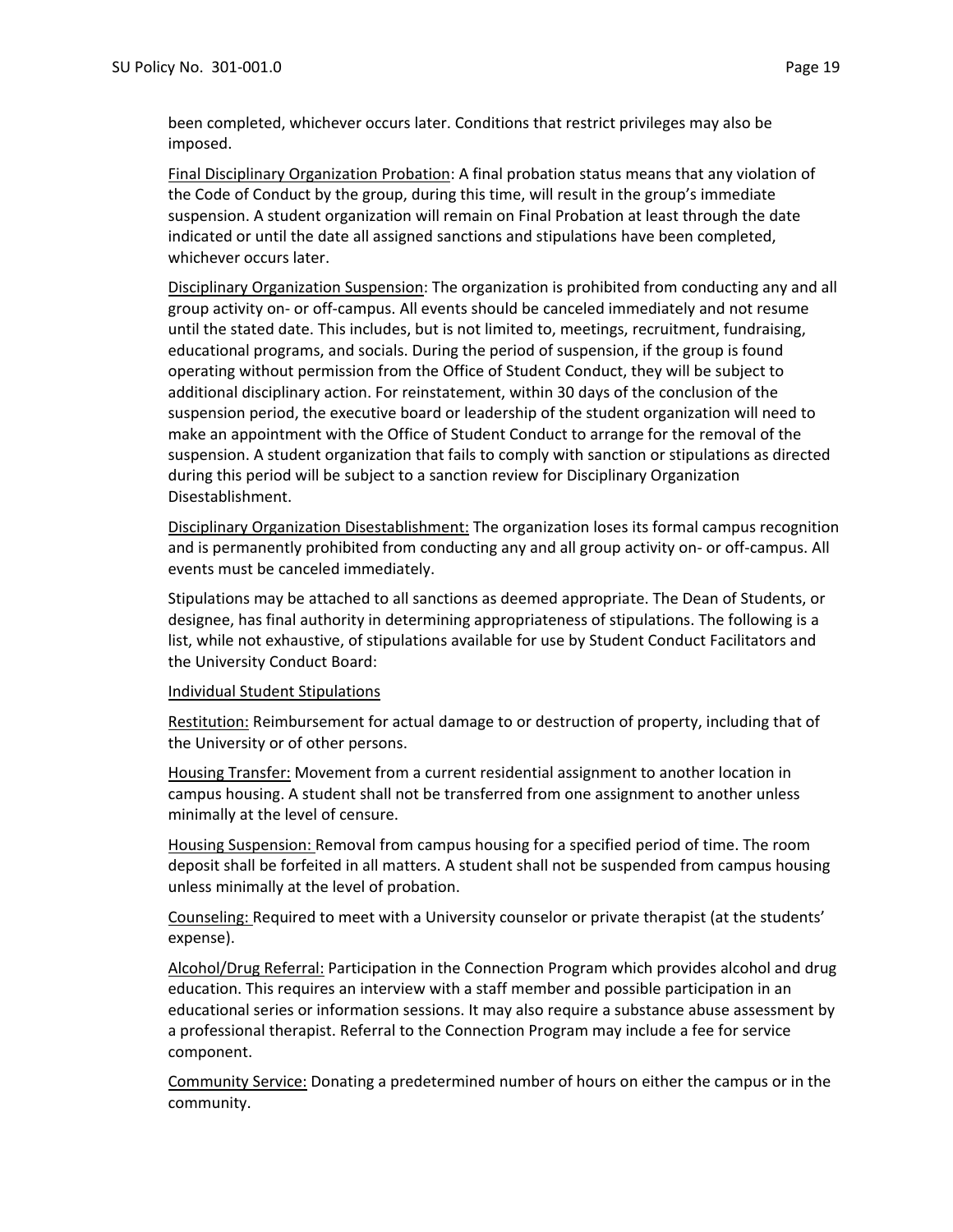Termination of Privileges: Prohibition of participation in campus co-curricular activities or use of campus services, e.g., intramural participation, room reservation privileges, use of bulletin boards.

Community Seminar: A workshop designed to help students develop better citizenship skills.

The Judicial Educator: An online educational program designed to help students consider their decision making processes.

Other Stipulations: The University reserves the right to impose other sanctions in addition to those listed above in response to specific circumstances of a matter.

### Student Organization Stipulations

Activity: The required participation by the organization in specified group activity, service projects, educational programs, or other assignments.

Social Limitation or Suspension: An organization may be denied formal or informal sponsorship of or participation in one or more of the following for a specified period of time: inter- or intraorganizational social activities, formals, all-Greek or all-University events or activities, or any other event of a social nature.

Intramural Suspension: A specific length of time in which the organization may not participate in individual or team sports or the intramural league, earn intramural points, or receive any championship titles.

Loss or Restriction of Privileges or Activities: The withdrawal of the use of services or privileges as a student organization or the loss of the privilege to participate in an activity or event. This sanction is generally for a specified period of time. Examples of privileges that can be lost include, but are not limited to, recruitment freeze, suspension of the student organization's funds, suspension of access to the organization's web space, suspension of the ability to reserve rooms on campus, suspension of the ability to apply for Student Activity Fee funding, suspension of fund-raising activities, suspension of access to office space, and others.

Membership Review: The organization is required to review and affirm each person's commitment to the expectations of organization membership. This requires a process of oneon-one interviews with each member and a member of the national or international staff, and may also, on occasion, include a University advisor or administrator.

Member Intake and Recruitment Review: The organization is required to submit a plan on how it will emphasize values during the intake process. The plan should include details of the expected date and time of activities, goals, participant learning outcomes, and the event assessments.

New Member Process Board Election: After receiving permission from the Office of Student Conduct, the organization is to hold an election to identify new leadership to manage the directives in the outcome letter. This election must meet the following criteria:

- a. The election process will be facilitated by a non-accused upper class student in the presence of the University advisor.
- b. The sole purpose of this meeting is to elect leaders for the organization.
- c. Minutes from the meeting, including the outcome of the election, must be emailed to the Office of Student Conduct, and the organization's faculty advisor within 24 hours of the election and include the outcome .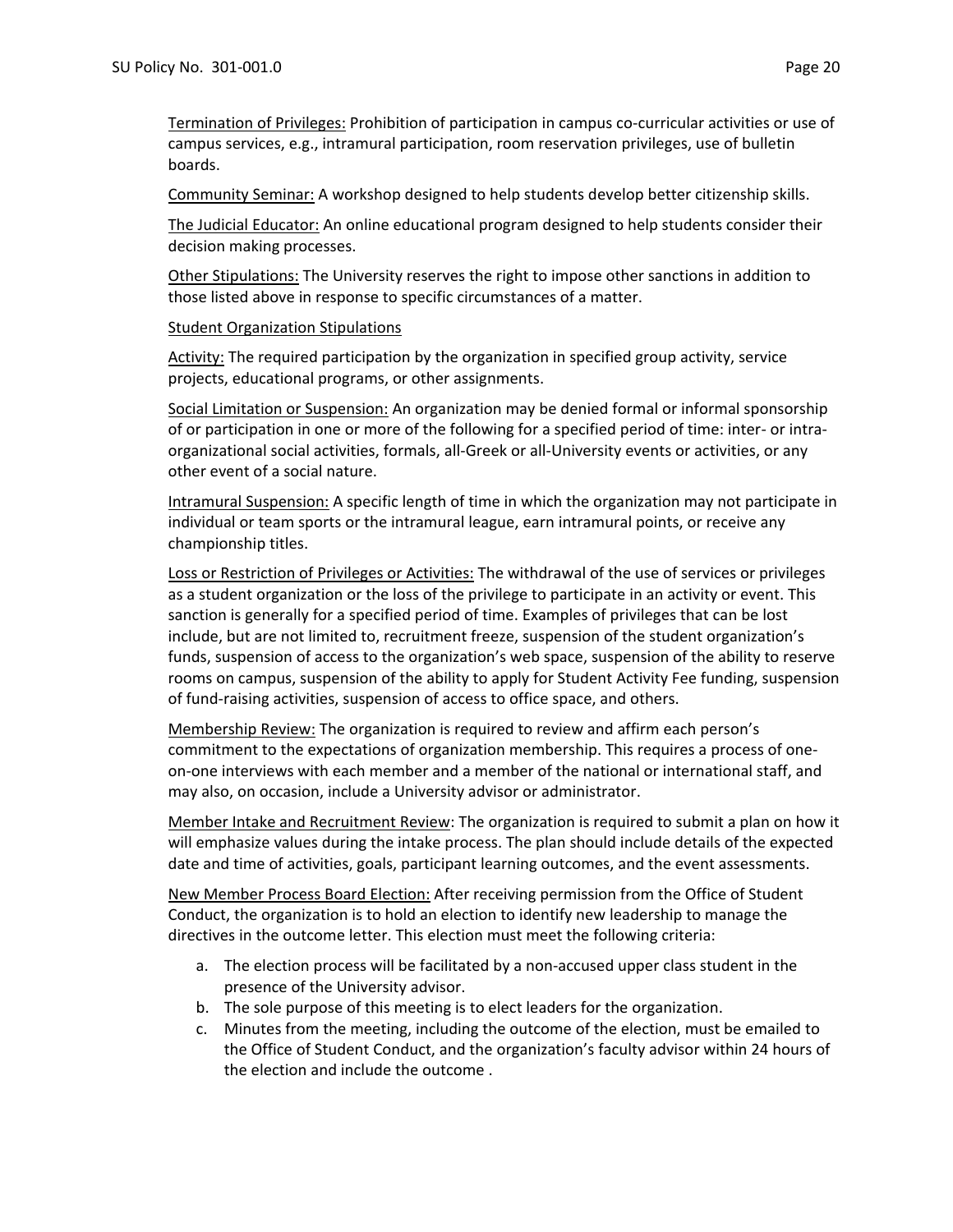Document/Policy Development: The creation of a new internal process or amendment to an organization's bylaws may be assigned to address the absence of a policy and/or continued issues a student organization may be facing on a regular basis.

Sanctioned Service: Service projects or service hours may be assigned to a student organization if it is deemed that such an assignment would have the most impact on the organization. The service will be related to the kind of violation that occurred. Sanctioned service may be assigned in conjunction with or in lieu of another sanction.

Mandatory Restitution: Financial restitution could be sanctioned for monetary loss or damage.

Other Stipulations: The University reserves the right to impose other sanctions in addition to those listed above in response to specific circumstances of a matter

k) Interim Measures

An interim measure may be imposed when the serious nature or immediacy of the situation makes it impractical to follow normal disciplinary procedures. A decision to impose one or more of the interim measures identified in this Section, will be made by the Dean of Students with the approval of the Senior Vice President for Enrollment Management, Student Affairs & Student Success or designee.

Interim measures are not formal discipline, nor are such measures in lieu of disposition of student conduct charges.

# Individual Students

1) Informal Interim Measures

At its discretion, the University may impose one or more of the following informal interim measures pending disposition of student conduct charges where the student represents a serious threat to the safety of themselves or others, or to University property:

Stayed Interim Suspension: applies certain non-exclusionary stipulations to ensure the safety and well-being of all students and to safeguard university property pending disposition of the underlying charges. Such stipulations may include, but are not limited to: a directive that the student promptly update the Dean of Students on the status of any pending criminal proceedings and/or update the Dean of Students on any ADR progress or dispositions.

Any additional violations of University regulations or failure to abide by the stipulations may result in the imposition of an interim suspension or additional student conduct charges.

There is no right of appeal from a stayed interim suspension.

Interim removal from a University course: removes a student from a particular course prior to a formal hearing being held. This action only applies to the course in question during the interim period and it allows the student to attend their other classes. There is no right of appeal from interim removal from a University course.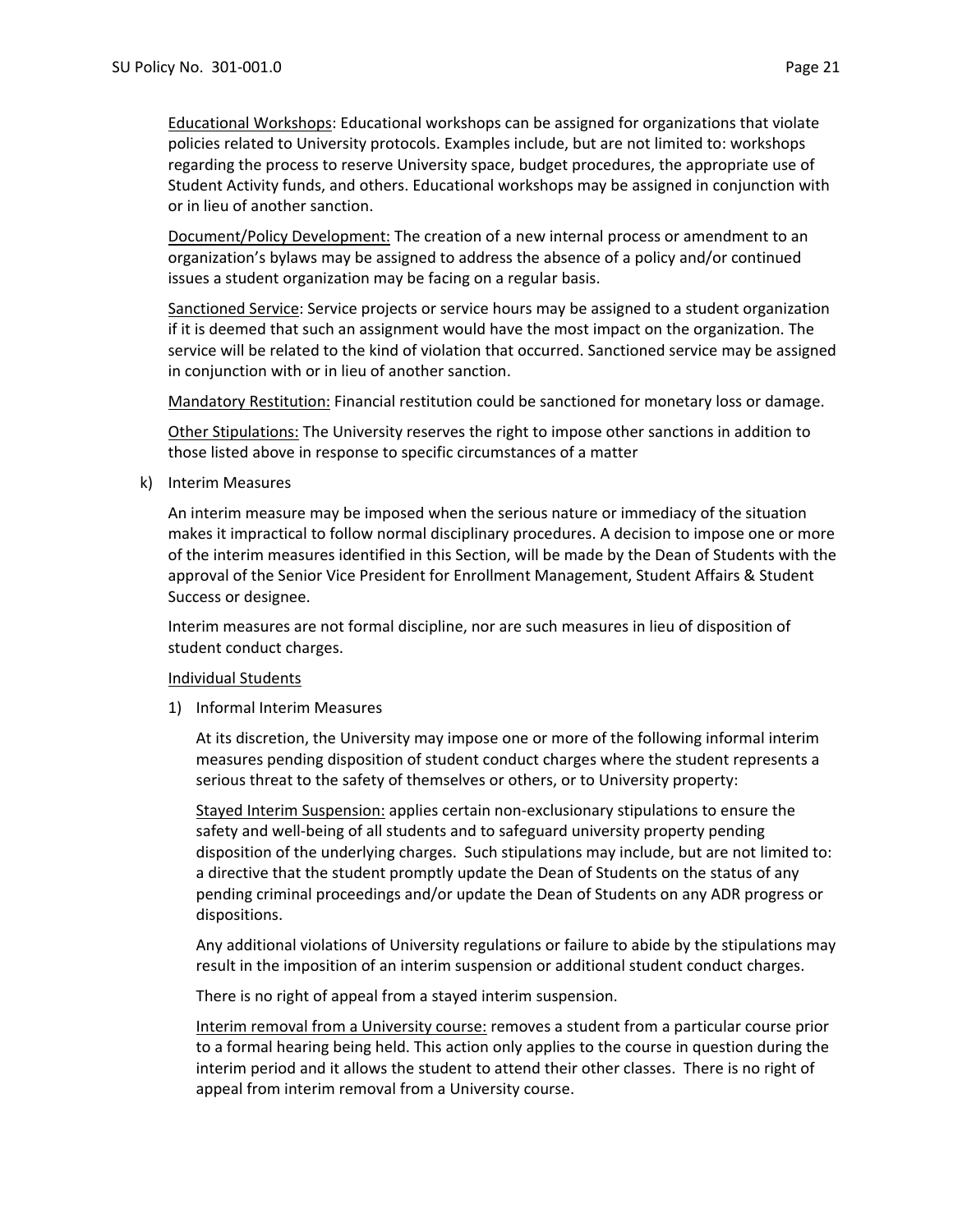#### 2) Interim Suspension

In matters where a student represents an immediate threat of harm to the student, other persons, other university property, an interim suspension may be imposed. An interim suspension requires a student to immediately leave University property prior to a formal hearing being held. The student will not be permitted return to campus nor participate in any university programs or activities during the interim period without the expressed permission of the Dean of Students.

Interim suspension decisions will be reviewed by the University Conduct Board. Absent extenuating circumstances, the University Conduct Board will meet for a hearing on the interim suspension within ten (10) University business days following the issuance of the interim suspension. If an extension occurs, the hearing will be held at the earliest possible date.

The purpose of the interim suspension hearing will be to: (1) review the reliability of the information and decision-making rationale that resulted in imposition of the interim suspension; and (2) determine whether the student's presence represents an ongoing threat to themselves, other persons, or University property.

If, in the University Conduct Board's opinion, the interim suspension was not warranted or the student no longer represents a threat of harm to themselves, others, or University property, the student will be reinstated immediately. A written decision will be issued setting forth the finding of the University Conduct Board following the interim suspension hearing.

A student may appeal the University Conduct Board's decision to the Associate Vice President for Student Affairs within 3 University business days following the issuance of the decision.

A formal hearing before the University Conduct Board on the underlying student conduct charges will occur regardless of the decision on the interim suspension. The hearing on the underlying student conduct charges will be scheduled with different members of the University Conduct Board panel to adjudicate the matter.

#### Student Organizations

Interim Disciplinary Organization Suspension: The Dean of Students or designee may impose an interim suspension upon any student organization whose presence on-campus constitutes a threat to the health, safety, and welfare of its members or others, or the welfare of the University, its property, or personnel.

Interim Organization Action: The Dean of Students or designee may impose a loss of privileges upon any student organization.

Following imposition of either of the interim measures, the conduct process will continue as outlined above. If it is established that an organization is "responsible" a sanction consistent with the violation(s) will be imposed.

#### l) Appeals

Appeals must be presented in writing within five (5) University business days following issuance of a written decision.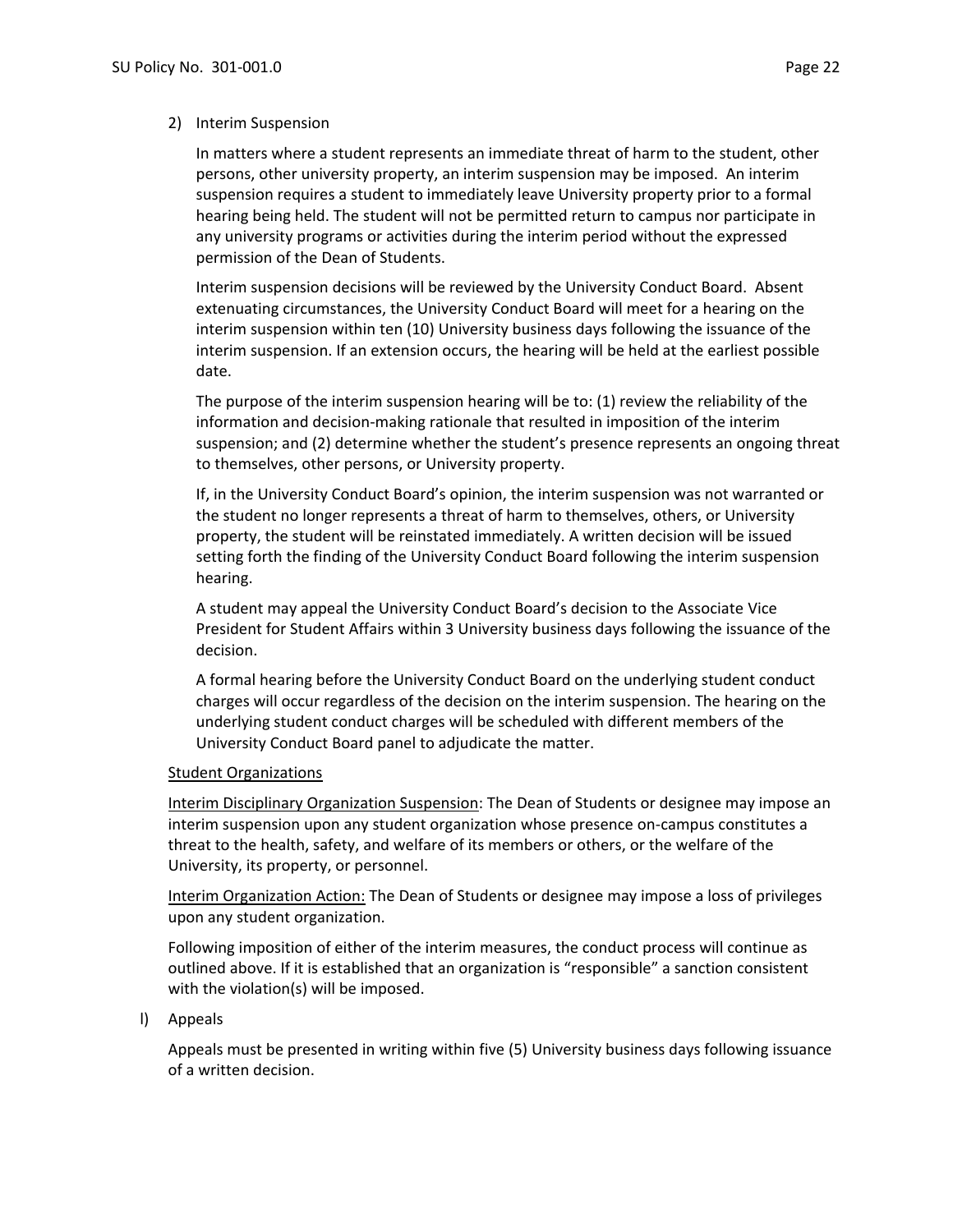The University allows one level of appeal review. The designated appeal agents are set forth below:

- Appeals of Student Conduct Facilitator decisions will be directed to the Director of the Office of Student Conduct;
- Appeals of decisions made by the Director of the Office of Student Conduct will be directed to the Dean of Students; and
- Appeals of decisions made by the Dean of Students or the University Conduct Board will be directed to the University Appeals Agent.

No further appeals are permitted.

An appeal may be sought on the following grounds:

- 1. That a fundamental error occurred in the hearing procedures that unreasonably interfered with the responder's rights. Such claims must be specifically described in the appeal letter.
- 2. That new evidence or information germane to the matter and not available at the time of the hearing has been uncovered. This evidence must be clearly presented in the appeal letter.
- 3. That the sanction imposed was unjust, unreasonable, or inappropriate. The letter must clearly explain the reasoning for this appeal.

An appeal is not a new hearing, but is a review of the records from the original hearing. An appeal may be dismissed if not sought on proper grounds. Additionally, any appeal that fails to set forth the required supporting information may be rejected. Any rejected appeal may be corrected and resubmitted for review within 2 University business days.

Upon review, the appeal agent may decide to: (a) uphold the original decision in full; (b) modify the stipulations attached to a sanction; or (c) return the matter back to the original hearing entity for reconsideration.

No appeal agent, other than the Dean of Students or the University Appeals Designee shall have the authority to modify an original sanction in any way. The original sanctions and stipulations remain in effect during the appeal process. However, the appeal agent has the authority, under extenuating circumstances, to defer the imposed sanctions and stipulations while an appeal is in process.

Absent extenuating circumstances, the written decision will be issued as expeditiously as possible but in no event later than 15 University business days after receipt of the appeal.

# VI. STUDENT CONDUCT RECORDS

Student conduct records are retained by the office of the Dean of Students and are considered confidential.

A student conduct file will not be released to non-University parties without the written consent of the specific student or pursuant to a judicial order or lawfully issued subpoena.

Disciplinary information may also be provided in certain limited circumstances in accordance with the Family Educational Rights and Privacy Act of 1974 (as amended).

Student conduct files are maintained separately from all other University files and are not considered part of the academic record. A student's conduct file, including tape recordings of hearings, shall be retained for the following lengths of time before being destroyed: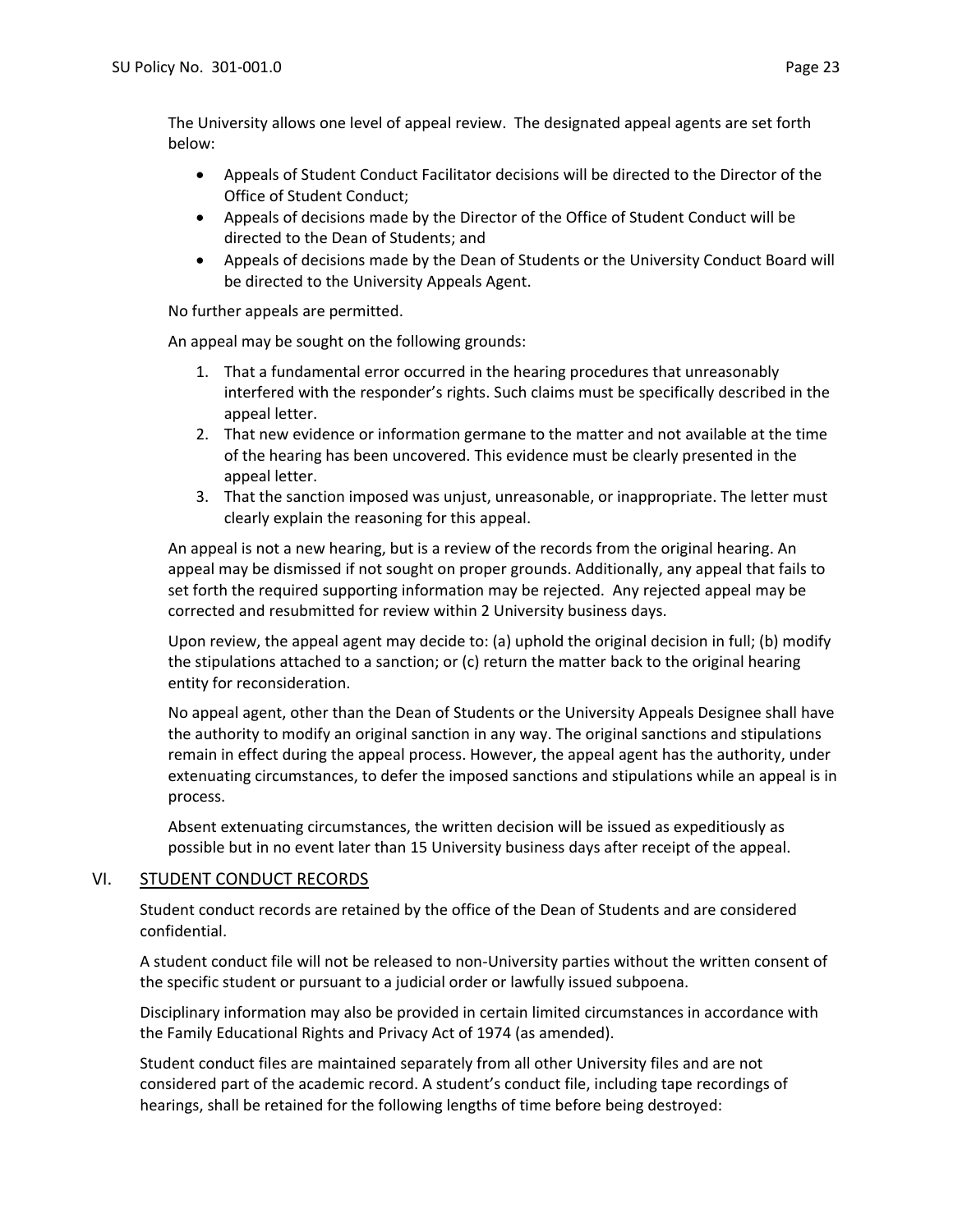- Indefinitely maintained: Actions related to student organizations, fraternities, and sororities; Expulsion.
- Maintained for three academic years from the date of the sanction letter: Suspension (Term, Indefinite).
- Maintained for three academic years from the date of the sanction letter: Censure, Probation.
- Maintained for three academic years from the date of the sanction letter: Warning, Reprimand.

# VII. PARENT OR GUARDIAN NOTIFICATION

Effective October 1, 1998, the Family Educational Rights and Privacy Act allows Shippensburg University personnel to notify the parents or legal guardians of a student if the student is found in violation of Regulations (B)(6) (Alcohol, Illegal Drugs, and Gambling) sections (a) through (i) as set forth in this Code. The student must be under the age of 21 at the time of notification to comply with the law. Parents or legal guardians shall typically receive notification via a letter from the Office of the Dean of Students. The letter will be sent to the home address on record at the University.

Parents or legal guardians, students, and the University are viewed as a partnership in promoting responsible decision-making, healthy lifestyles, positive community behavior, academic success, and personal development. Thus notifying parents or legal guardians of alcohol and/or other drugrelated incidents is a fulfillment of the obligations associated with this partnership. Notification should not be viewed as punitive but rather as an attempt to engage in productive dialogue.

# VIII. CODE OF CONDUCT REVISIONS

The University reserves the right to make changes to this document as necessary and once those changes are posted online, they are in effect. Minor modifications to procedure may be made that do not materially jeopardize the fairness owed to any party, such as to accommodate summer schedules, etc.

The Dean of Students may also vary procedures materially with notice (on the website of the Office of Student Conduct and/or the Office of Equity, Inclusion, and Compliance as appropriate) upon determining that state or federal law(s) or regulation(s) require policy or procedural alterations not reflected in this policy and procedure. Procedures in effect at the time of offense will apply even if the policy is changed subsequently but prior to resolution, unless the parties consent to be bound by the current policy. If government regulations change in a way that impacts this document, this document will be construed to comply with government regulations in the most recent form. This document does not create legally enforceable protections beyond the protection of Pennsylvania and federal laws which frame such codes generally.

# IX. APPROVALS

Proposed Code of Conduct revisions shall be initially submitted by the Dean of Students to the Student Affairs Committee for approval. If approved, the document shall be submitted to the University Forum for consideration. If judged acceptable, the document proceeds to the University President for approval prior to submission to the Council of Trustees for their review.

Student Affairs Committee: \_4/8/20\_

University Forum: \_4/14/20

Council of Trustees: \_5/15/20\_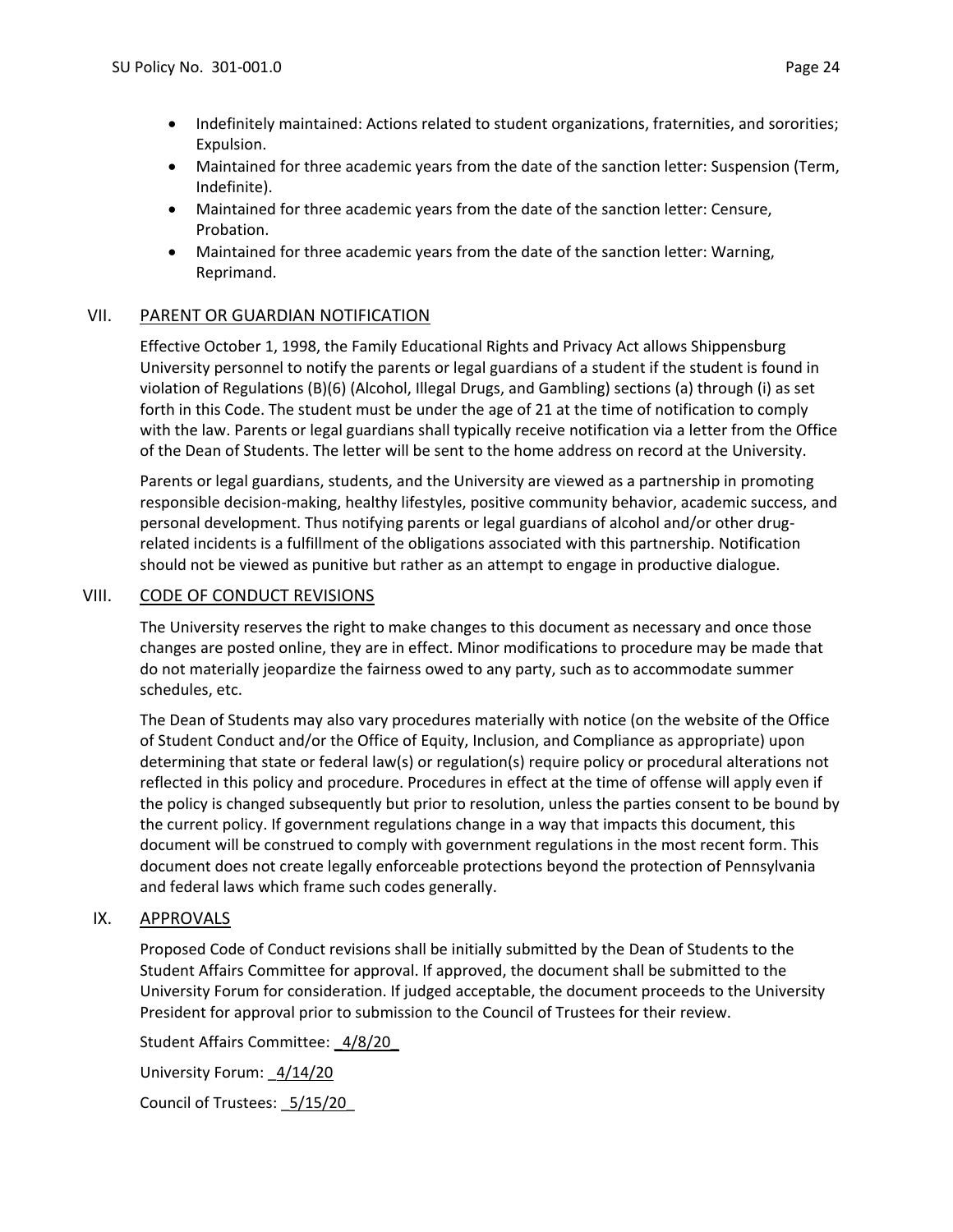# X. APPENDIX

### Residence Hall Policies

# *Residence Hall and Room Visitation Policy*

Students living in University owned residence hall rooms and suites may have visitors twenty-four hours, seven days per week. It is assumed that all visitors are invited and/or welcome. The terms guest and visitor are used interchangeably, defined according to the following categories:

- Those individuals not officially assigned by the University to a particular residence hall room.
- Those individuals not officially assigned by the University to a specific residence hall.

# *General Parameters*

Roommates are expected to discuss with each other the general parameters for hosting visitors within the confines of the room (e.g., advance notice, acceptable visitation hours, visitor behavior, etc.). It is the responsibility of the host to ensure that the presence of a guest does not infringe upon the rights of their roommates. Any resident planning to host an overnight visitor is expected to secure prior permission from all their roommates before inviting a guest to stay. Cohabitation is not allowed. No visitor will be allowed to stay within a room for more than two consecutive days.

Visitors are expected to follow the rules and regulations of the University, with hosts required to assume full responsibility and accountability for the behavior of visitors. Visitors who are Shippensburg University students will also be held accountable for violations of the Student Code of Conduct. Any resident negatively affected by another student's guest is encouraged to contact the residence life staff for assistance.

Guests of residential students are required to register their motor vehicle with the University Police upon arrival. There is no charge for this service. The University Police Station is open twenty-four hours per day, seven days per week. Failure to register a vehicle may result in the issuance of a parking citation.

Residents of campus residence halls may, by secret ballot and after at least two weeks of classes, choose to restrict the visitation on their particular floor. If residents desire to limit visitation hours on their floor only, a meeting must be called that allows open debate regarding the proposed restrictions. Within three class days following the meeting, a secret ballot will occur. Only floor members are eligible to vote. Residence life staff will administer the election and tally the results.

Seventy-five percent of the total floor residents must vote in favor of the proposed visitation restrictions in order to implement them. If passed, restricted visitation hours go into effect immediately, subject to enforcement by both the residents and the residence life staff.

# *Residence Hall Sign-In Procedures (Out-of-Hall Visitors)*

Nonresident visitors must be met in the main lobby by a host who resides within that particular residence hall. The host and guests are expected to proceed directly to the lobby desk and complete the registration process. Note: During periods when the hall desk is staffed by a desk assistant, he or she will assist in the registration process. During periods when the desk is closed, residents are expected to register guests by completing the card and placing it in the registration box which is available at each residence hall desk. It is a violation of this policy to host visitors without registering them at the hall desk. Violators are subject to University judicial action.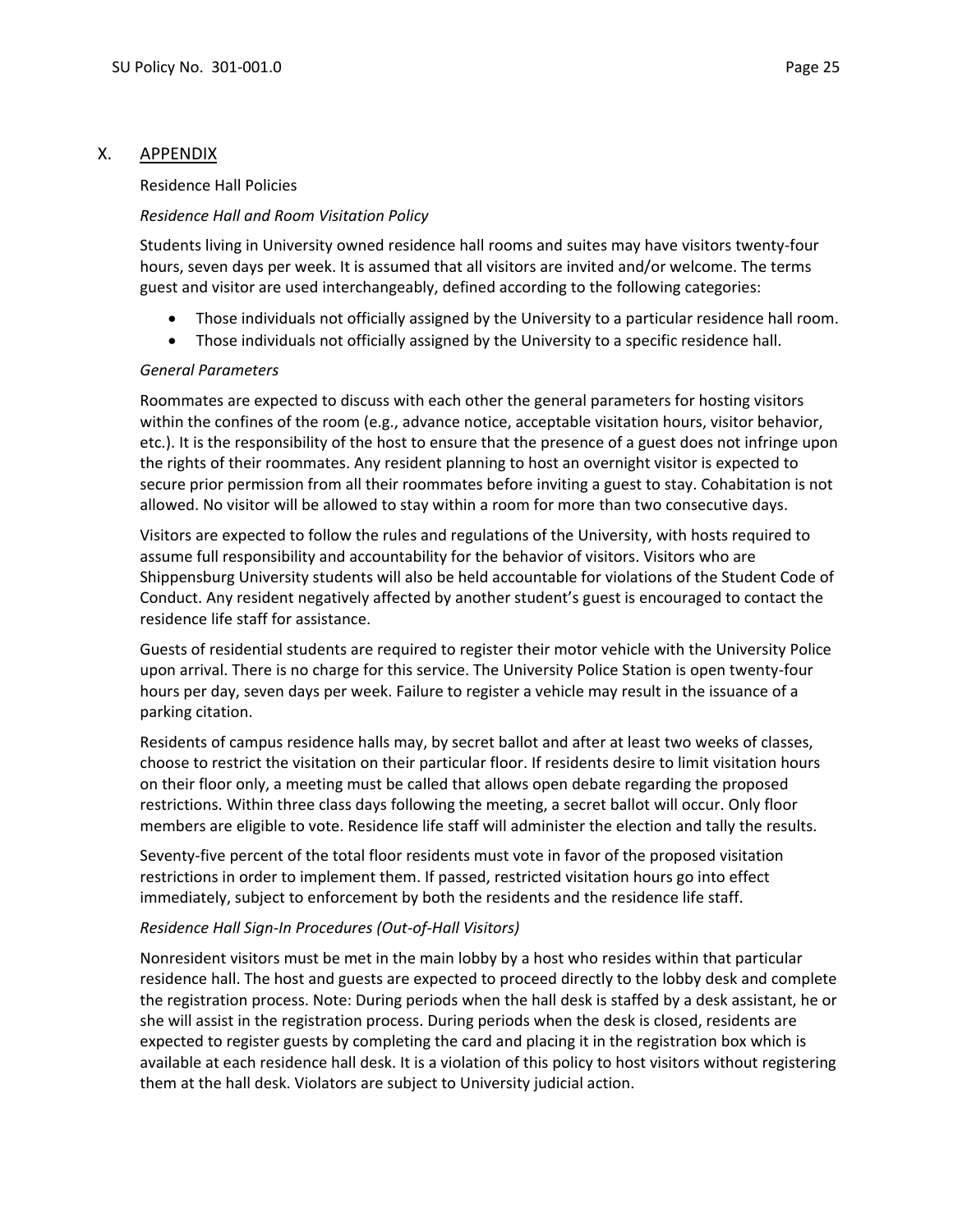# *Residence Hall Escort Policy (Out-of-Hall Visitors)*

Any visitor, regardless of gender, must be escorted by their host if not a resident of the hall he or she is visiting. Any situation involving an unescorted visitor will be considered a violation of this policy and will subject the host and visitor to judicial action by the University.

# *Overnight Guest Policy Specific to Minors*

Housing and Residence Life welcomes all visitors in residence halls provided that they are in accordance with all university rules and regulations. However, because of the significant responsibility and level of care required for children, siblings or individuals under the age of 18 that are not currently enrolled at Shippensburg University, they are not permitted to stay in residence as an overnight visitor unless taking part in a recognized university special event, i.e. Siblings Weekend or are on-campus at the behest of the University. All overnight guests must have and provide a photo ID.

# *Residence Hall Room Entry Policy*

Shippensburg University is committed to the protection of students' right to privacy within the confines of their assigned residence hall rooms. This right to privacy is balanced by a responsibility to ensure the health and safety of the University community. The University also has an obligation to protect its property, service functions, and educational mission from damage or disruption. It is within this context that the following guidelines were established:

University staff members shall generally enter a residence hall room within the following parameters:

- Under conditions of serious threat to the safety or well-being of persons or property. Such conditions must be above and beyond the routine responsibilities of the staff members.
- To eliminate disturbing noise emanating from an electronic device (e.g., alarm clocks, stereos) in a room with no occupants present. The staff members may enter the room, disable the device, and immediately leave.
- To perform routine maintenance, complete repairs, or to conduct regular room inspections. Room inspections are generally for assessing compliance with fire safety regulations, damage, health conditions, maintenance needs, and cleanliness. Such inspections are generally announced at least twenty-four hours in advance. Residents need not be present during the room inspection.
- When instructed to by an authorized police officer.
- With the permission of an assigned resident.
- Upon the issuance of an administrative search warrant.

Upon entering a room according the aforementioned guidelines, staff members may confiscate and document items that constitute violations of law or University rules, regulations, and policies. These items must be in plain, unobstructed view of the staff member. Police personnel may also be called when appropriate. Confiscated items (e.g., cooking appliances) not in violation of local, state, and federal laws will be returned to the owner when appropriate. Additionally, University staff members will not routinely admit a third party to another person's assigned room without the consent of the occupant.

State and federal law governs the protocol for entry into and/or search of campus rooms when enforcing criminal statutes. Such entry is normally the responsibility of police personnel.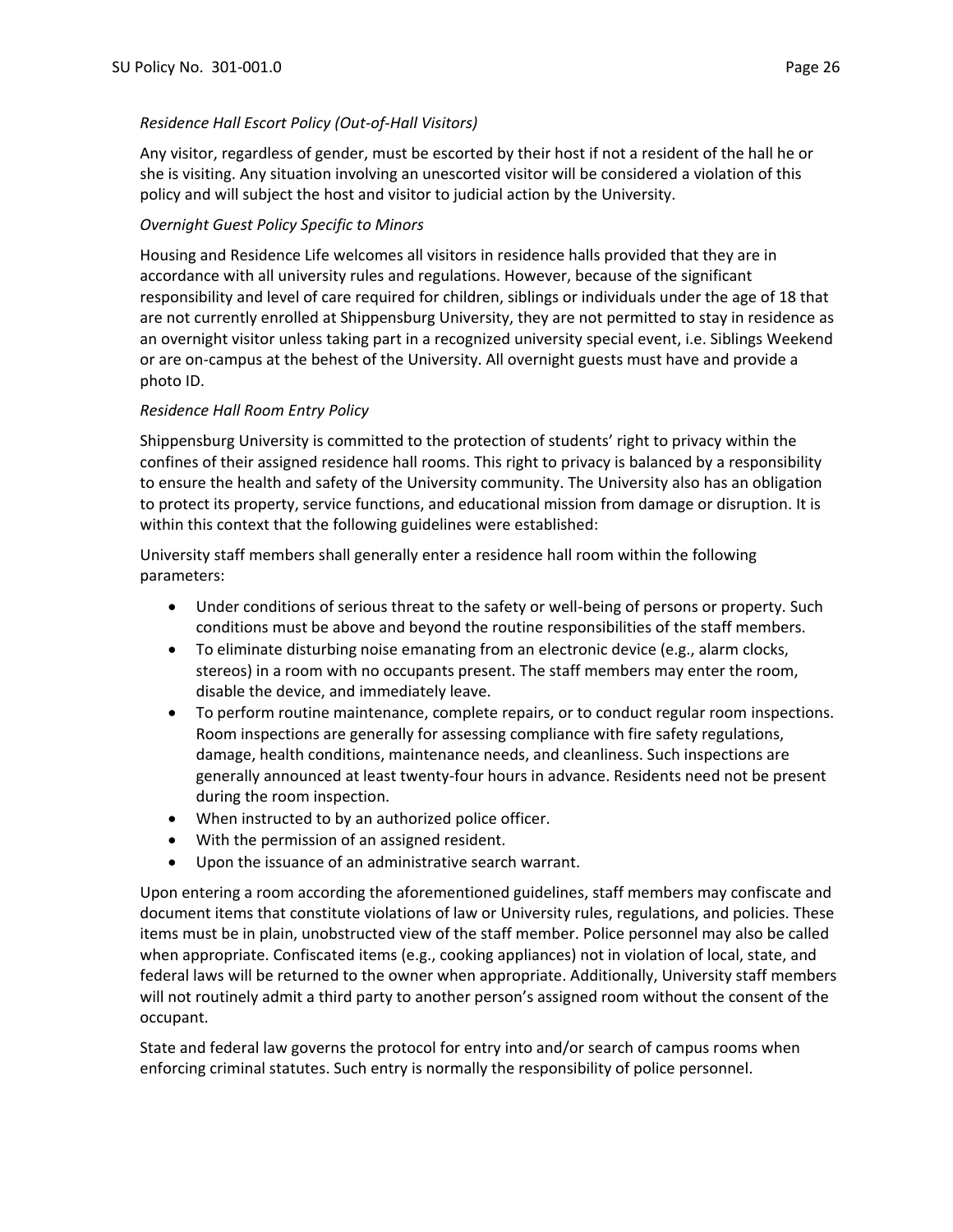The issuance of an administrative search warrant is typically based on probable cause. Probable or reasonable cause is less than certainty and more than mere suspicion that the search of a particular dwelling will disclose specific evidence. Absent exigent circumstances, administrative searches must have the advance approval of the President, or the Senior Vice President for Enrollment Management, Student Affairs & Student Success, or the Dean of Students, or a designee. Once approval is received, persons entering a dwelling should announce themselves and their purpose. A lack of response from within the dwelling in a reasonable amount of time may justify the use of a master key to enter the premises. The search for evidence justifies intrusion only into the areas of the dwelling where such items may be found. Violations discovered during this administrative action will be subject to resolution within the University student conduct system.

### *Residence Hall Rules & Regulations*

1.0 Rooms shall be kept clean and sanitary at all times, including the proper disposal of empty beverage and food containers.

2.0 No nails, tacks, double-sided tape, cellophane tape, adhesive-backed wall coverings, paint, and stain shall be used on any room, door, lobby, stairwell, or hallway surface. Tacks may be used to hang items on University installed bulletin boards. Residents will be charged for any damage caused by items placed in rooms.

3.0 Furniture shall not be moved from its designated location to another location. This includes, but is not limited to, removal of furniture from public areas to private rooms. Room furniture is the responsibility of the occupants and shall not be moved, lost, or damaged. Occupants will be financially responsible for loss and/or damage.

4.0 The possession and/or use of cooking appliances in residence hall rooms is prohibited. Examples of such include, but are not limited to, hot plates, immersion coils, electric frying pans, toaster ovens, electric griddles, air fryers, hot pots, toasters, grills, popcorn poppers that use oil, and hot shots. Hot-air popcorn poppers and drip coffee makers under 12-cup capacity are permitted in all rooms. Blenders and Juicers are permitted. Slow cookers and rice cookers are not permitted. One microwave with a maximum wattage of 750 is permitted per room or suite.

5.0 One compact refrigerator drawing less than three amps and no larger than 4.3 cubic feet is permitted in each residence hall room. Refrigerators must carry UL approval, be positioned to allow adequate ventilation, and be connected directly into a wall socket or power strip with a circuit breaker.

6.0 All electrical appliances must be in good working order and carry the UL approval. Electrical appliances must be plugged directly into the wall socket or into a UL approved power source with an internal circuit breaker. Power sources must be free of defects such as cracked, split, or nicked insulation; exposed wires; knots, burn marks; and loose connections. Power sources shall not be connected in a series to one another and they must not be covered, e.g., with carpet. Extension cords are not allowed.

7.0 Light cords and appliance cords shall be free of kinks and knots, must be UL approved, and must not have breaks, worn insulation, or broken plugs.

8.0 External antennas for TV or radio and tampering with the cable TV system are prohibited. Misuse or redirection of cable TV for personal use is a criminal offense.

9.0 Open flames, smoldering embers, and spark/flame producing items are prohibited in residence halls. This includes, but is not limited to, the burning and/or possession of incense, candles, oil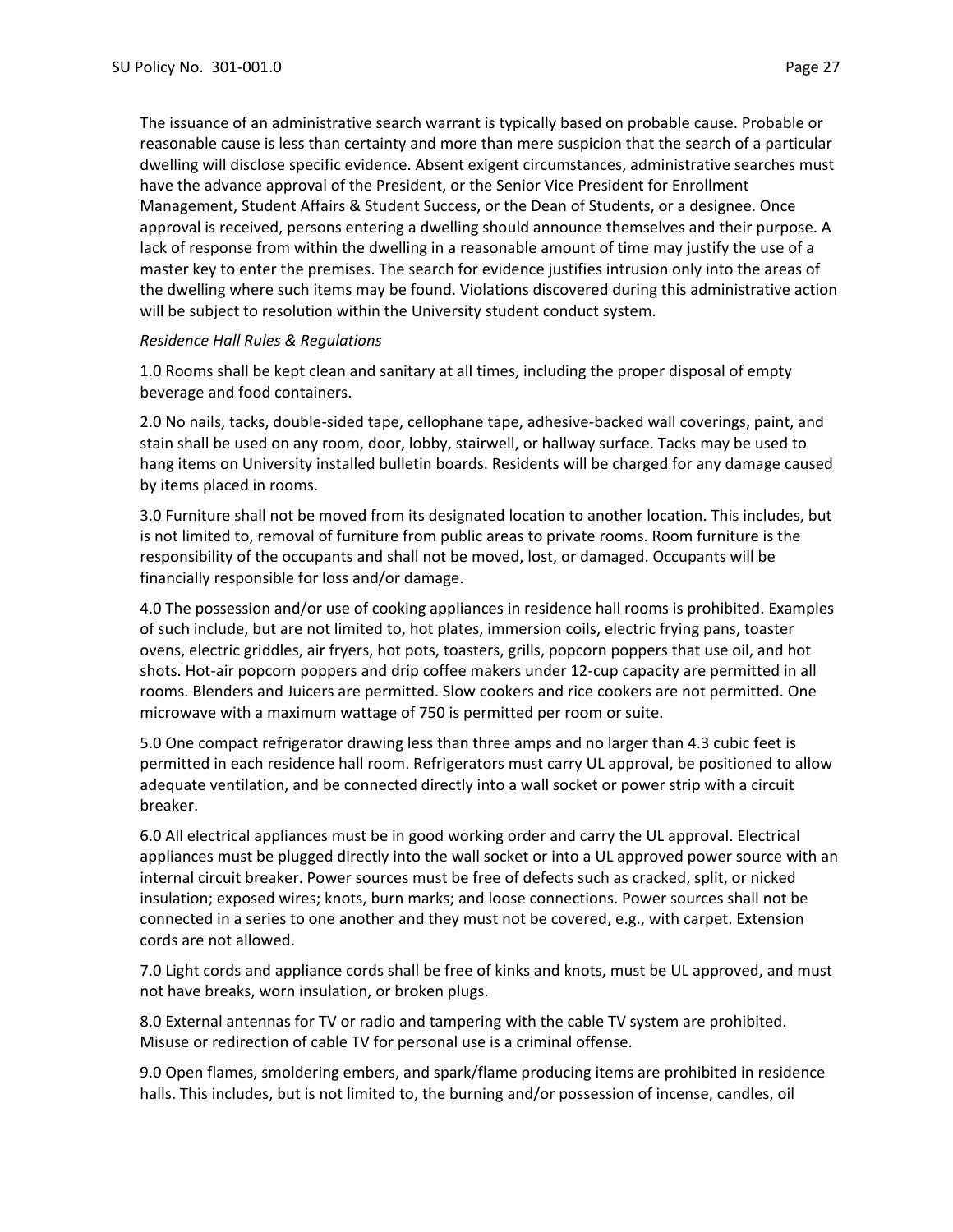lamps, lanterns, lava lamps, Scentsy candle warmers, electric wickless candles, and potpourri burners.

10.0 Smoking is prohibited in all residential facilities.

11.0 No animals or pets of any kind are permitted in residence halls, except assistance animals and fish. Aquariums up to a 10-gallon capacity are allowed. No more than one aquarium per bedroom is acceptable. The aquarium shall only contain fish.

12.0 Road signs (e.g., parking, street, stop) and parking cones are not permitted in residence halls.

13.0 No athletic games shall be played or athletic equipment used within a residence hall except in designated areas. This includes, but is not limited to, the use of free weights, roller blades, rackets, dart boards, hockey equipment, skates, balls, and frisbees.

14.0 Only university provided beds are allowed in student's rooms. Waterbeds, lofts, bed risers, and hanging or suspended bed frames are not allowed.

15.0 Storing or using flammable/combustible liquids, flammable/explosive gases and dangerous chemical mixtures are prohibited. Kerosene heaters and charcoal stoves are also prohibited.

16.0 No alteration or modification of the room accommodations shall be made. Closet doors and venetian blinds/curtain rods must remain in place. Smoke detectors and sprinkler systems must not be tampered with.

17.0 Bicycles may be parked in the racks by the residence halls or placed in the designated hall storage area. They may be kept in residence hall rooms if all roommates agree. Bicycles shall not be kept in any other area of the residential facility because of the possibility of interfering with exit routes and housekeeping services. All bicycles must be registered with the University Police.

18.0 Motorcycles, mopeds, and any other type of gasoline motor shall not be stored/parked in rooms. Such items shall only be parked in accordance with University parking regulations and procedures.

19.0 Decorations used for seasonal or special events must be made of fire retardant materials. Natural Christmas trees and natural decorations are not allowed. No holiday lights are permitted in private rooms.

20.0 Outside window sills must be kept clear of all objects. Window screens shall not be removed.

21.0 Only the following additional furniture items are permitted in residence hall rooms: rugs/carpets, futons, computer stands and chairs are allowed if positioned to allow proper exit or entrance.

22.0 No items, e.g., posters, flags, tapestries, etc. shall be hung from room ceiling; nor shall they be hung on or in front of windows or exit doors.

23.0 Space heaters are prohibited in residence hall rooms.

24.0 Room keys, mailbox keys, and access cards are for the exclusive use of the resident to whom they are assigned. They remain the responsibility of the resident and they must never be given to other parties for use.

25.0 Students shall not use their assigned space as a sales room or storage location for commercial activity. Solicitation and fund raising activities must conform to the limited enterprises regulations outlined in the Swataney.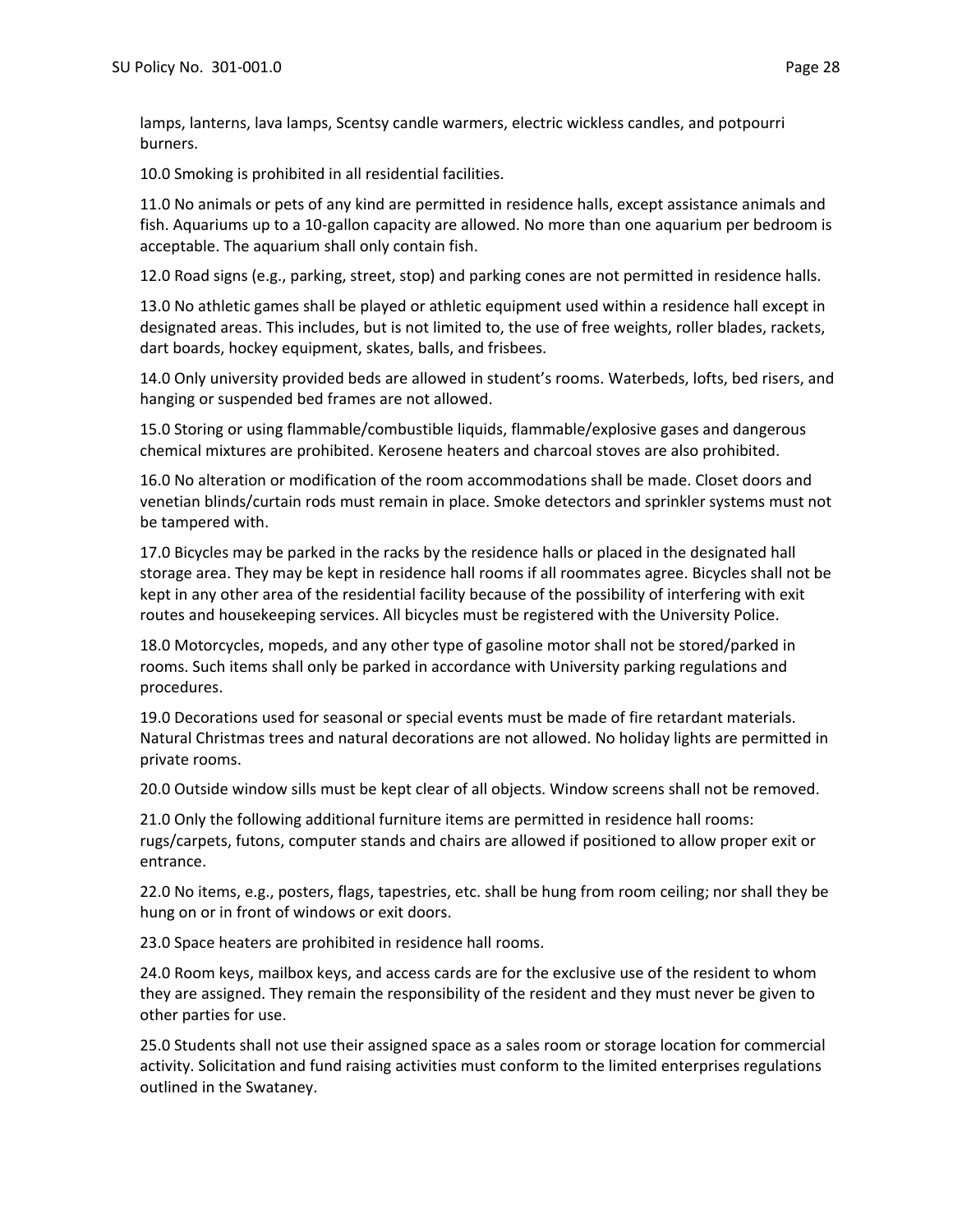26.0 All residence hall rooms are subject to regular maintenance and safety inspections. Residents must allow University personnel into rooms for health, fire, safety, and maintenance inspections. Physical plant personnel and employed contractors will be allowed to enter private rooms to perform their duties. When possible, advance notice of such events will be given.

27.0 Students are responsible for any damage that occurs within the confines of their rooms. Students are also responsible for any damage they create, or help create, on the campus.

28.0 Trash and personal items shall not be left or deposited in any public areas of the residence halls.

29.0 Students shall not tamper with, overload, damage or vandalize elevators.

30.0 Students are prohibited from engaging in activities that violate any health, safety, maintenance, or fire codes as defined by University policy, rules, and regulations; as well as those defined by local, state and federal laws.

31.0 Students are expected to abide by all the terms and conditions outlined in the "Student Housing Agreement" (Refer to the electronic copy of the Housing Agreement on the Housing and Residence Life website for the specific academic year.)

32.0 Students shall not operate any computer network servers from any residence hall location. This includes, but is not limited to, chat, file, print, web, ftp, and unix shell servers.

# Policy on Academic Dishonesty

It is the policy of Shippensburg University to expect academic honesty. Students who commit breaches of academic honesty will be subject to the various sanctions outlined in this section. This policy applies to all students enrolled at Shippensburg during and after their time of enrollment.

As used in this policy, the term academic dishonesty means deceit or misrepresentation in attempting (successfully or unsuccessfully) to influence the grading process or to obtain academic credit by a means that is not authorized by the course instructor or university policy. A breach of academic honesty is committed by students who give, as well as receive, unauthorized assistance in course and laboratory work and/or who purposefully evade, or assist other students in evading, the university's policy against academic dishonesty.

# *Definition*

As used in this policy, the term academic dishonesty means deceit or misrepresentation in attempting (successfully or unsuccessfully) to influence the grading process or to obtain academic credit by a means that is not authorized by the course instructor or university policy. A breach of academic dishonesty is committed by students who give, as well as receive, unauthorized assistance in course and laboratory work and/or who purposefully evade, or assist other students in evading, the university's policy against academic dishonesty.

Academic dishonesty includes but is not limited to:

- Bribing, or attempting to bribe, faculty or staff personnel in order to attain an unfair academic advantage.
- Possessing course examination materials prior to administration of the examination by the instructor without the instructor's consent.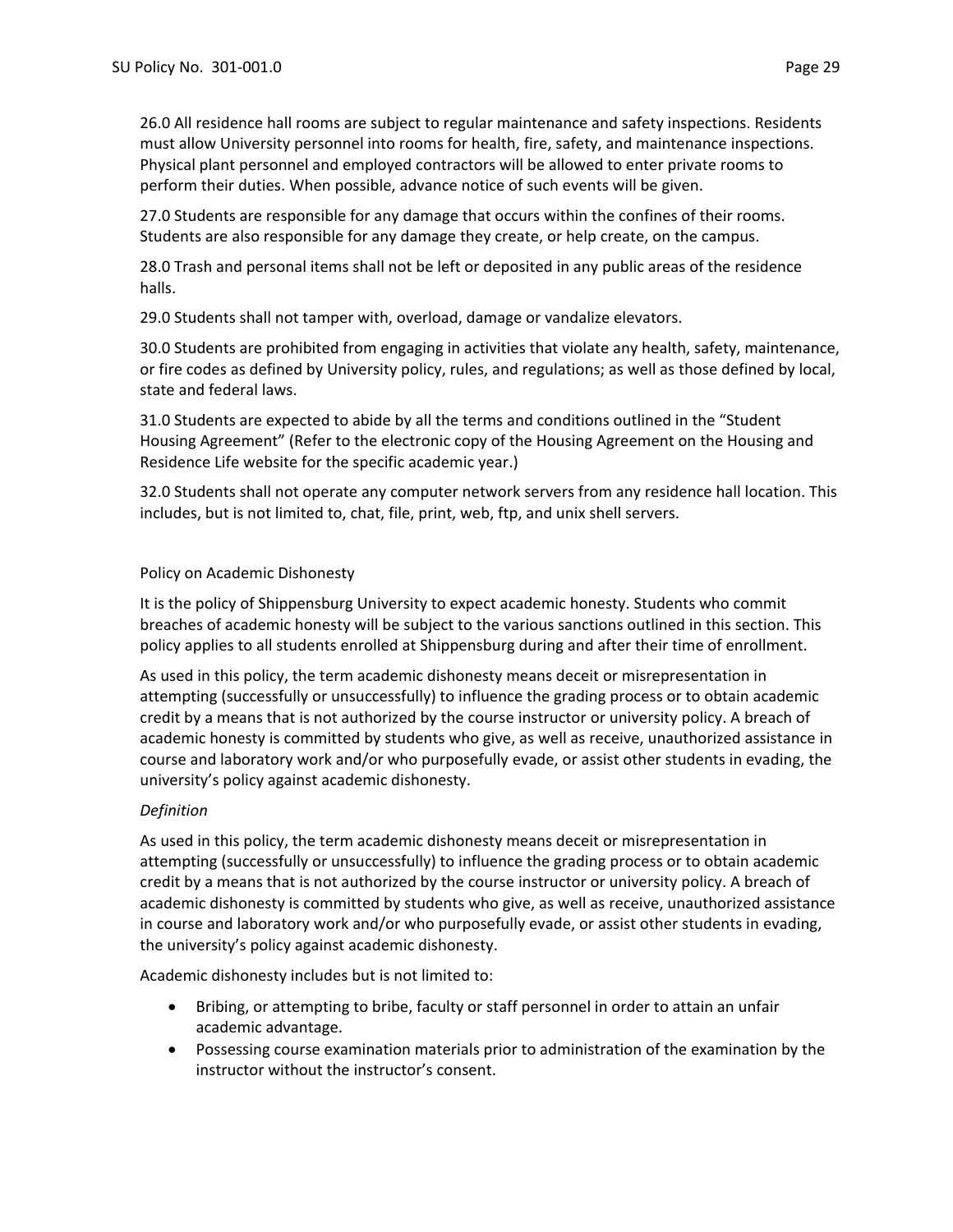- Using unauthorized materials or devices such as crib notes during an examination. Providing and/or receiving unauthorized assistance during an examination.
- Using a substitute to take an examination or course.
- Misusing transcripts, records, or identification, such as forgery or alteration of transcripts.
- Allowing others to conduct research for you or prepare your work without advance authorization from the instructor, including, but not limited to, the services of commercial term paper companies.
- Intentionally and without authorization falsifying or inventing any information or citation in an academic exercise, such as making up data in an experiment or observation.

The preceding list is only for purposes of illustration. Other forms of inappropriate conduct may also be subject to charges of academic dishonesty.

# *Resolution of Charges*

When an instance of academic dishonesty is alleged, the issue should be resolved on an informal basis between the student and faculty member. If an informal resolution cannot be achieved, a formal process of deciding culpability and assessing sanctions will be followed. If the student has committed a previous violation, the formal process must be followed.

# *Informal Resolution*

A faculty member who obtains information that a student has been dishonest should act promptly to resolve the issue. The faculty member should first contact the Dean of Students to determine if this is the first violation for the student. If the suspected incident is not the first violation, the offense must be handled through the formal resolution process.

For a first violation, the faculty member may attempt to resolve the issue informally with the maximum penalty to be a grade of "F" in the course. If the faculty member feels that the offense warrants a more severe penalty, the matter must be resolved through the formal process.

For the matter to be resolved informally, the faculty member must meet with the student and present any evidence of a violation. The student will be given an opportunity to provide an explanation after hearing the evidence. If the faculty member determines that violation has occurred, he/she will complete the form

"Settlement of a Charge of Academic Dishonesty." This form will include the penalty that the faculty member will apply.

The form is then given to the student, who has 72 hours to seek advice and decide whether to sign. If the student agrees to accept the penalty, he/she must sign in the presence of the faculty member. The faculty member will then implement the accepted penalty and forward the settlement form to the Dean of Students. The form will be kept on records for five years and may be used if the student is accused of another academic dishonesty offense or any other violation of the Student Code of Conduct. The information will only be used for internal purposes and will not be disclosed outside the University. Once a violation of academic dishonesty has been alleged, the student is not permitted to withdraw from the course until the alleged violation has been resolved.

If the student refuses to sign, the faculty member may pursue the matter through the formal resolution process.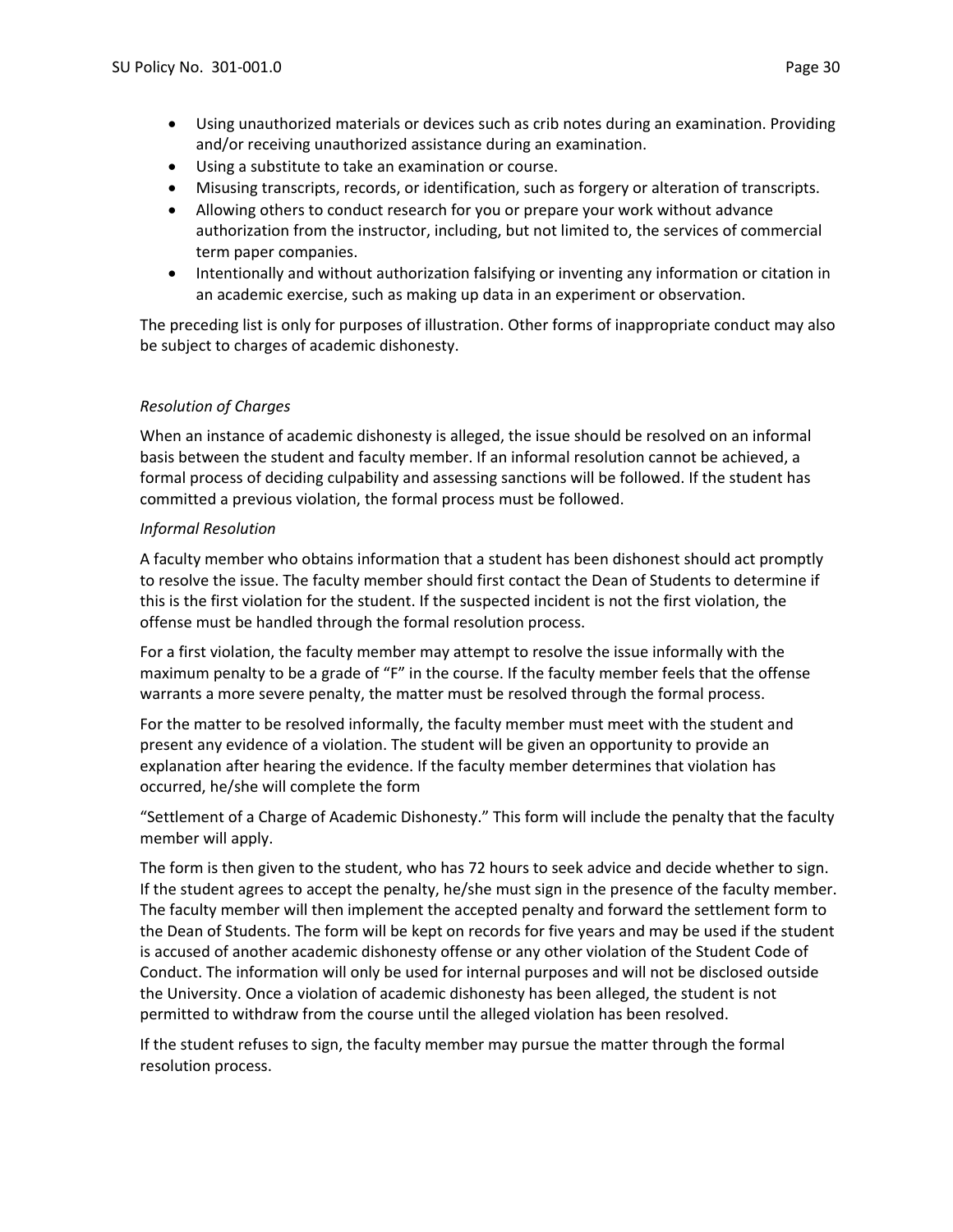### *Formal Resolution*

An allegation of academic dishonesty must be resolved through a formal process if the student disputes the charges or does not accept the penalty proposed by the faculty member. The formal process must also be followed if the incident is not the student's first violation.

In the formal process, an allegation of academic dishonesty will be treated as a violation of the Student Code of Conduct. The charges will be resolved through the Conduct Process administered by the Dean of Students. The Dean of Students and an academic administrator designated by the Provost will consult to determine if sufficient information is present to warrant further action.

If there is sufficient information to proceed with the complaint, the steps outlined in the "Student Conduct Process" section of the student handbook Swataney will be followed. Academic dishonesty matters must be heard by the University hearing board; the student conduct hearing officer option is not available for these matters.

Appeals of academic dishonesty decisions will be handled by the Senior Vice President for Enrollment Management, Student Affairs & Student Success and the Provost.

#### *Penalties*

The Student Code of Conduct contains a list of sanctions which may be imposed for violations. In addition to those in the Code of Conduct, the following two sanctions may be imposed against students found to have committed acts of academic dishonesty:

#### *Grade Reduction*

The grade for a particular unit of work or for the entire course may be reduced. Imposition of a Failing ("F") Grade.

The student may receive an "F" grade for the course.

These two penalties may be imposed through the informal settlement process or the formal hearing process. More severe penalties, including suspension or expulsion may only be imposed through the formal process. Additional stipulations may also be attached to any sanctions.

#### Plagiarism

Plagiarism is a form of academic dishonesty. Shippensburg University will not tolerate plagiarism, and the faculty will make all reasonable efforts to discourage it.

Plagiarism is your unacknowledged used of another writer's words or specific facts or propositions or materials in your own writing. When other writers' words or materials (even short phrases or specific terminology) are used, you should put these words, phrases or sentences inside quotation marks (or else indent and single-space more extended quotations), and you should then cite the source of the quotation either in the text of your writing or in footnotes. Failure to do so may be considered plagiarism. When the propositions of another writer are restated in your own words (paraphrased), you should also indicate the source of the paraphrased material in your own text or in footnotes. Comparable citation should be made for borrowings from media other than printed texts, such as lectures, interviews, broadcast information, or computer programs.

The more flagrant form of plagiarism is your submission of an entire paper or computer program or lab report (or a substantial portion of a longer work) written by someone else and presented as your own work. This can include material obtained from a friend, from a fraternity or sorority file, from duplicated student writings used for analysis in other writing courses, from commercial sources, or from published materials. Another common form of plagiarism is the unacknowledged borrowing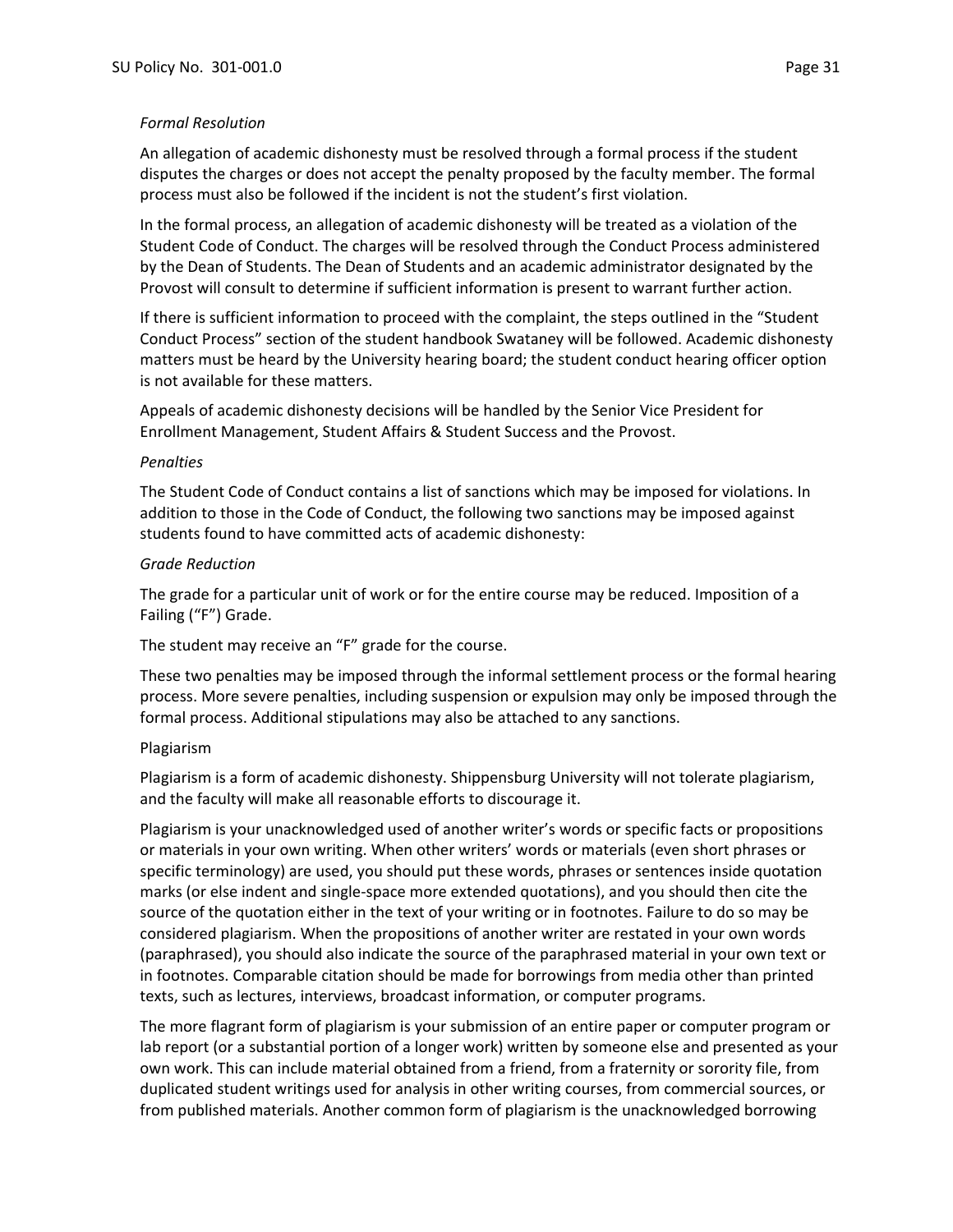from other sources (either words or propositions) and the integration of such material in your own work.

Certain situations may cause conscientious students to fear plagiarizing when they are not really plagiarizing. These include:

### Improper format for documentation

Improper documentation is not plagiarism but a technical academic problem. Different professors, different academic departments, and different academic disciplines have various ways of documenting borrowed materials. Each professor should make clear to you how he/she wants borrowed materials documented for given writing or programming assignments. You should make every effort to understand precisely what your professor expects regarding documentation. As long as you make a clear effort to document all borrowed materials, you are not plagiarizing.

### Use of supplemental individualized instruction on an assignment

Various tutorial resources are available at the university, including a writing center and assistance from faculty who assist students during the process of composing a paper. When you seek these kinds of legitimate academic assistance, you are not plagiarizing. In fact, you are making an extraordinary attempt to improve your writing and academic performance. In such matters, you should inform your instructor of the fact you have sought assistance from a given source on an assignment. This acknowledgment should be stated on the cover sheet of your paper or program. The prohibition against plagiarism should in no way inhibit or discourage you from seeking legitimate supplemental instruction in developing an assignment.

### Use of a proofreader

If you are unsure of your ability to produce finished drafts which are virtually error-free, you may use such resources as hired typists, more editorially proficient friends, tutors, or writing center personnel to insure your finished papers are relatively error-free. You should indicate on the title page the fact your paper was typed and/or proofread by someone else. The prohibition against plagiarism should in no way inhibit or discourage you from using available reference and/or human editorial resources in seeking to produce an error-free final copy of a paper.

In summary, plagiarism is the unacknowledged borrowing of another writer's, speaker's or programmer's words and/or propositions. To avoid plagiarism, you should acknowledge assistance received in developing and/or proofreading a paper. If you need or desire such assistance, you should not be discouraged from seeking it because of the university policy on plagiarism.

# Antihazing Policy

Antihazing Policy Originating Office: Office of the Senior Vice President for Enrollment Management, Student Affairs & Student Success

Purpose: Shippensburg University ("University") is committed to maintaining an educational environment that fosters the health, safety, and dignity of all those within its University community. Consistent with that commitment, the University has promulgated this Antihazing Policy.

Scope: This Policy applies to individuals and organizations associated with the University. In addition, this Policy applies to acts that are conducted on or off-campus if such acts constitute hazing under this Policy. This Policy does not apply, however, to reasonable and customary athletic, law enforcement or military training, contests, competitions or events.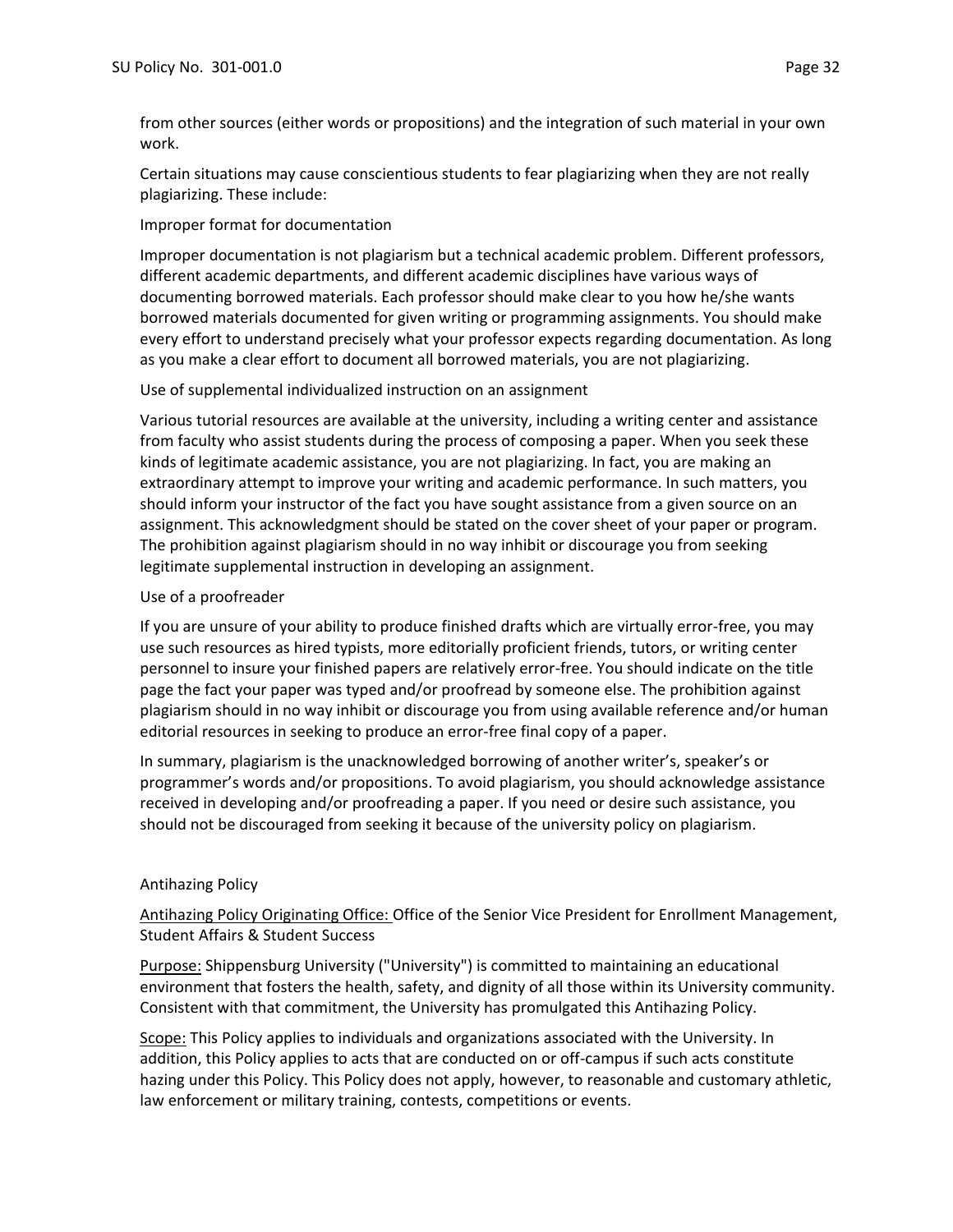Objective: To provide clear guidance on what constitutes hazing and the consequences for engaging in such hazing.

# Definitions:

Hazing - Intentionally, knowingly or recklessly, for the purposes of initiating, admitting or affiliating a minor, student, applicant or admitted individual into or with an organization, or for the purposes of continuing or enhancing the membership or status a minor, student, applicant or admitted individual in an organization, causes, coerces or forces the minor, student, applicant or admitted individual to do any of the following:

- Violate federal or state criminal law;
- Consume any food, liquid, alcoholic liquid, drug or other substance that subjects the minor, student, applicant or admitted individual to a risk of emotional or physical harm;
- Endure brutality of a physical nature, including whipping, beating, branding, calisthenics or exposure to the elements;
- Endure brutality of a mental nature, including activity adversely affecting the mental health or dignity of the individual, sleep deprivation, exclusion from social contact or conduct that could result in extreme embarrassment;
- Endure brutality of a sexual nature;
- Endure any other activity that creates a reasonable likelihood of bodily injury to the minor, student, applicant or admitted individual.
- Any willful destruction or removal of public or private property for the purpose of initiation or admission into or affiliation with, or as a condition for continued membership in an organization.

Organization - Includes any of the following:

A fraternity, sorority, association corporation, order, society, corps, club or service, social or similar group, whose members are primarily minors, students or alumni of the organization or University.

A national or international organization with which a fraternity or sorority or other organization, as enumerated under paragraph (1), is affiliated.

Enforcement: Any individual or organization associated with the University, who is found responsible for committing hazing, will be held accountable under this Policy, as well as the University's Code of Conduct. For information on the University's Code of Conduct, please refer to the website or call the Dean of Students at 717- 477-1164.

In addition, the University, organizations, and individuals may also be criminally charged under Pennsylvania law.

# Sanctions:

Possible sanctions for a student include, but are not limited to:

- Imposition of fines;
- The withholding of diplomas or transcripts pending compliance with the rules or payment of fines;
- The imposition of probation, suspension, dismissal or expulsion.
- Possible sanctions for an organization include, but are not limited to: Imposition of fines;
- Rescission of permission to operate on campus or other University property;
- Rescission of permission to operate under the sanction or recognition of the University.